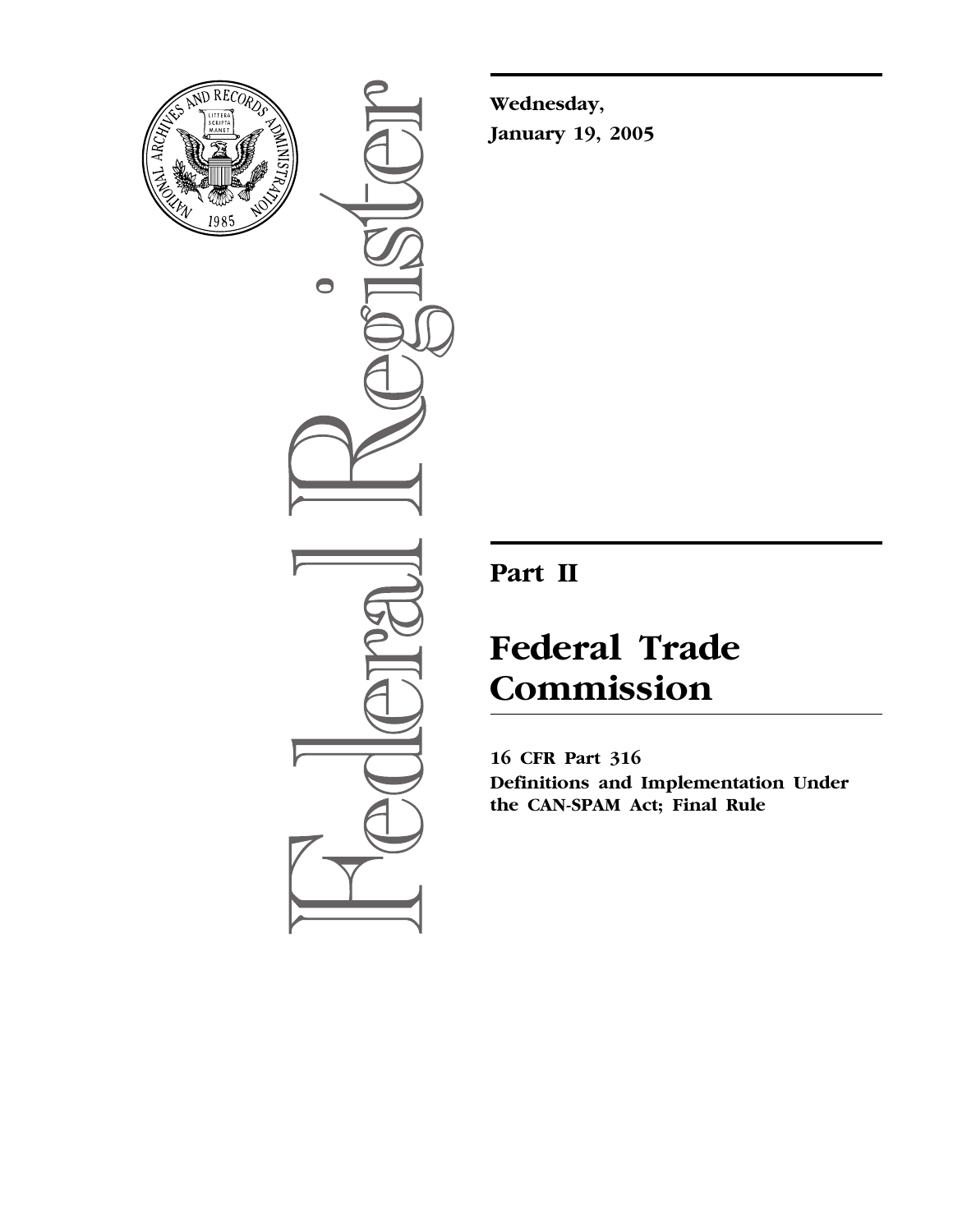#### **FEDERAL TRADE COMMISSION**

#### **16 CFR Part 316**

**[Project No. R411008]** 

**RIN 3084–AA96** 

#### **Definitions and Implementation Under the CAN-SPAM Act**

**AGENCY:** Federal Trade Commission. **ACTION:** Final rule.

**SUMMARY:** In this document, the Federal Trade Commission (''FTC'' or ''Commission'') issues its Statement of Basis and Purpose and final Rule pursuant to the requirement imposed by the Controlling the Assault of Non-Solicited Pornography and Marketing Act of 2003 (''CAN-SPAM'' or ''the Act'') for the Commission, not later than 12 months after December 16, 2003, to ''issue regulations pursuant to section 7711 [of the Act] defining the relevant criteria to facilitate the determination of the primary purpose of an electronic mail message.''

**EFFECTIVE DATE:** May 19, 2004, except for § 316.3, which will become effective on March 28, 2005.

**ADDRESSES:** Requests for copies of the ''primary purpose'' provisions of the Rule and the Statement of Basis and Purpose should be sent to Public Records Branch, Room 130, Federal Trade Commission, 600 Pennsylvania Avenue, NW., Washington, DC 20580. Copies of these documents are also available at the Commission's Web site: *http://www.ftc.gov*.

**FOR FURTHER INFORMATION CONTACT:** Michael Goodman, Staff Attorney, (202) 326–3071; or Catherine Harrington-McBride, Staff Attorney, (202) 326– 2452; Division of Marketing Practices, Bureau of Consumer Protection, Federal Trade Commission, 600 Pennsylvania Avenue, NW., Washington, DC 20580. **SUPPLEMENTARY INFORMATION:** The ''primary purpose'' provisions of the Rule implement the CAN-SPAM Act by defining the relevant criteria to determine the primary purpose of an electronic mail message. These provisions describe types of electronic mail messages that contain commercial content or what the Act terms ''transactional or relationship'' content, and establish different criteria for each type. These provisions also clarify that the definitions of certain terms taken from the Act and appearing in the Rule are prescribed by particular referenced portions of the Act. The Rule also includes a severability provision that provides that if any portion of the Rule is found to be invalid, the remaining

portions will survive.

### **Statement of Basis and Purpose**

#### **I. Background**

#### *A. CAN-SPAM Act of 2003*

On December 16, 2003, the President signed into law the CAN-SPAM Act.<sup>1</sup> The Act, which took effect on January 1, 2004, imposes a series of new requirements on the use of commercial electronic mail (''e-mail'') messages. In addition, the Act gives Federal civil and criminal enforcement authorities new tools to combat commercial e-mail that is unwanted by the recipient and/or deceptive. The Act also allows state attorneys general to enforce its civil provisions, and creates a private right of action for providers of Internet access service.

In enacting the CAN-SPAM Act, Congress made the following determinations of public policy, set forth in section 7701(b) of the Act: (1) There is a substantial government interest in regulation of commercial electronic mail on a nationwide basis; (2) senders of commercial electronic mail should not mislead recipients as to the source or content of such mail; and (3) recipients of commercial electronic mail have a right to decline to receive additional commercial electronic mail from the same source.

Based on these policy determinations, Congress, in section 7704(a) and (b) of the CAN-SPAM Act, outlawed certain commercial e-mail acts and practices. Section 7704(a)(1) of the Act prohibits transmission of any e-mail that contains false or misleading header or ''from'' line information. Section 7704(a)(1) also clarifies that a header will be considered materially misleading if it fails to identify accurately the computer used to initiate the message because the person initiating the message knowingly uses another protected computer to relay or retransmit the message in order to disguise its origin.2 The Act also prohibits false or misleading subject headings in commercial e-mail messages.3 It requires a functioning return e-mail address or similar Internet-based mechanism for recipients to use to ''opt out'' of receiving future commercial e-mail messages,<sup>4</sup> and prohibits the sender, or others acting on the sender's behalf, from initiating a commercial e-mail to a recipient more than 10 business days after the recipient has opted out.<sup>5</sup> In addition, the Act prohibits sending a commercial e-mail message without providing three

disclosures: (1) Clear and conspicuous identification that the message is an advertisement or solicitation, (2) clear and conspicuous notice of the opportunity to decline to receive further commercial e-mail messages from the sender, and (3) a valid physical postal address of the sender.6 Finally, the Act specifies four ''aggravated violations'' practices that compound the available statutory damages when alleged and proven in combination with other CAN-SPAM violations.7

The Act authorizes the Commission to enforce violations of the Act in the same manner as an FTC trade regulation rule.8 Section 7706(f) authorizes the attorneys general of the States to enforce compliance with certain provisions of section 7704(a) of the Act by initiating enforcement actions in Federal court, after serving prior written notice upon the Commission when feasible.9 CAN-SPAM also authorizes providers of Internet access service to bring a Federal court action for violations of certain provisions of section 7704(a), (b), and  $(d)$ .<sup>10</sup>

 $^7\,15$  U.S.C. 7704(b). The four such practices set forth in the statute are: Address harvesting, dictionary attacks, automated creation of multiple e-mail accounts, and relaying or retransmitting through unauthorized access to a protected computer or network. The Act's provisions relating to enforcement by the States and providers of Internet access service create the possibility of increased statutory damages if the court finds a defendant has engaged in one of the practices specified in section 7704(b) while also violating section 7704(a). Specifically, sections 7706(f)(3)(C) and (g)(3)(C) permit the court to increase a statutory damages award up to three times the amount that would have been granted without the commission of an aggravated violation. Sections 7706(f)(3)(C) and  $(g)(3)(C)$  also provide for this heightened statutory damages calculation when a court finds that the defendant's violations of section 7704(a) were committed "willfully and knowingly.

8Sections 7706(a) and (c) of the CAN-SPAM Act provide that a violation of the Act shall be treated as a violation of a rule issued under section 18(a)(1)(B) of the FTC Act. 15 U.S.C. 57a(a)(1)(B).

9 15 U.S.C. 7706(f). Specifically, the state attorneys general may bring enforcement actions for violations of section  $7704(a)(1)$ ,  $7704(a)(2)$ , or 7704(d). The states may also bring an action against any person who engages in a pattern or practice that violates section  $7704(a)(3)$ ,  $(4)$ , or  $(5)$ .

10 15 U.S.C. 7706(g). Section 7704(d) of the Act requires warning labels on commercial e-mail messages containing sexually oriented material. 15 U.S.C. 7704(d). In April, 2004, the Commission promulgated its final rule regarding such labels: ''Label for e-mail Messages Containing Sexually Oriented Material'' (''Sexually Explicit Labeling Rule''). 69 FR 21024 (Apr. 19, 2004). The Commission is integrating the provisions of that existing rule into the final Rule announced in this **Federal Register** Notice, renumbering certain provisions as follows: former 316.1(a) and (b) appear at 316.4(a) and (b) in the final Rule; former 316.1(c) [definitions] appears at 316.2 in the final Rule; and former 316.1(d) [severability] appears at 316.5 and applies to the entire final Rule, not only the Sexually Explicit Labeling Rule provisions.

<sup>1</sup> 15 U.S.C. 7701–7713.

<sup>2</sup> 15 U.S.C. 7704(a)(1).

<sup>3</sup> 15 U.S.C. 7704(a)(2).

<sup>4</sup> 15 U.S.C. 7704(a)(3).

<sup>5</sup> 15 U.S.C. 7704(a)(4).

<sup>6</sup> 15 U.S.C. 7704(a)(5).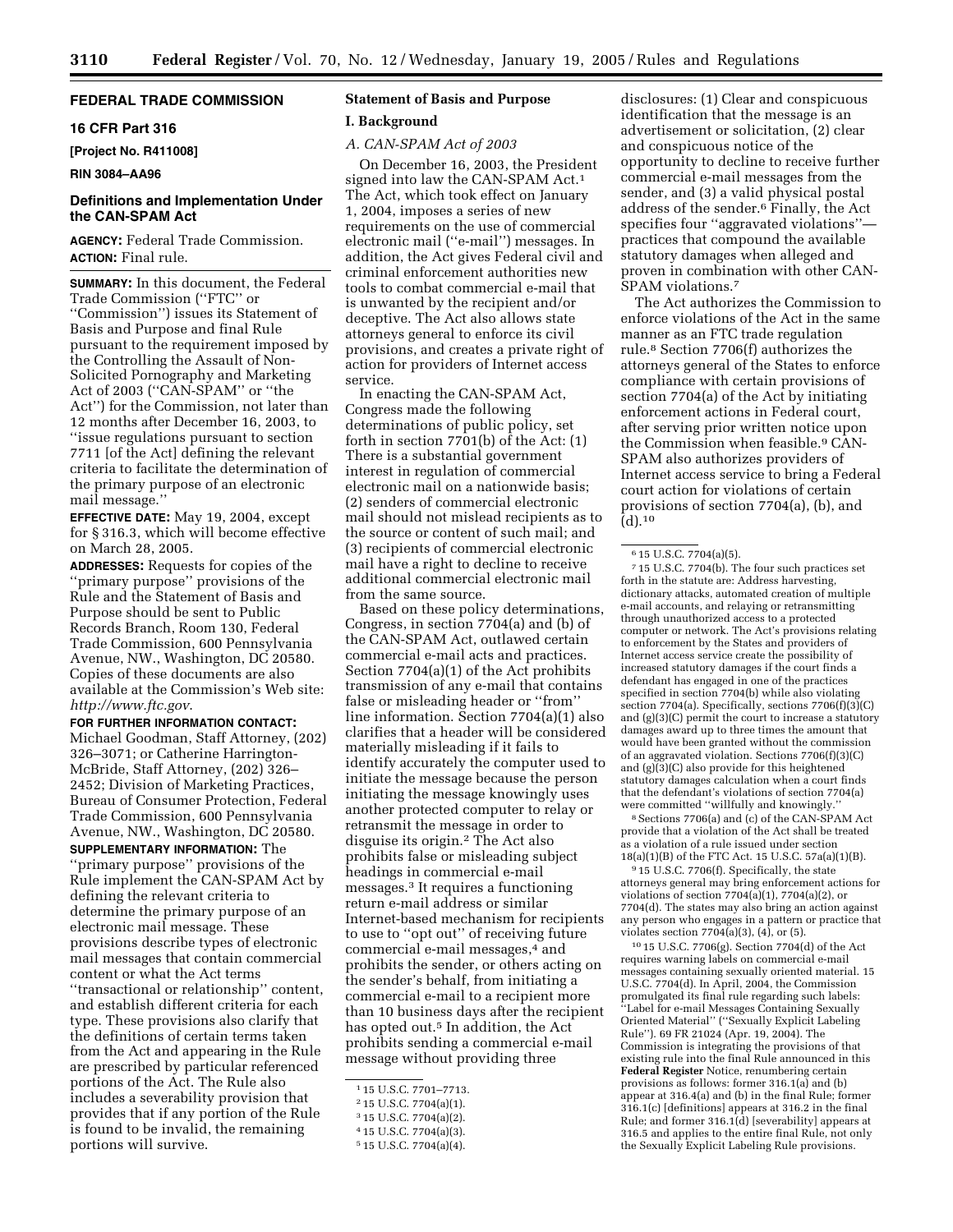Congress directed the Commission to issue regulations, not later than 12 months after December 16, 2003, ''defining the relevant criteria to facilitate the determination of the primary purpose of an electronic mail message."<sup>11</sup> The term "primary" purpose'' is incorporated in the Act's definition of the key term ''commercial electronic mail message.'' Specifically, ''commercial electronic mail message'' encompasses ''any electronic mail message the *primary purpose* of which is the commercial advertisement or promotion of a commercial product or service (including content on an Internet Web site operated for a commercial purpose).'' 12 In addition to the mandatory rulemaking regarding the determination of an e-mail message's ''primary purpose,'' CAN-SPAM also provides discretionary authority for the Commission to issue regulations concerning certain of the Act's other definitions and provisions.<sup>13</sup>

#### *B. Advance Notice of Proposed Rulemaking*

On March 11, 2004, the Commission published an Advance Notice of Proposed Rulemaking (''ANPR'') that solicited comment on a number of issues raised by the CAN-SPAM Act, most importantly, the definition of ''primary purpose.'' 14 In addition, the ANPR requested comment on the CAN-SPAM issues over which the Commission has discretionary rulemaking authority.15 In response to the ANPR, the Commission received more than 13,500 comments from representatives from a broad spectrum of the online commerce industry, trade associations, individual consumers, and

15The ANPR also solicited comment on questions related to four reports that the Commission must submit to Congress: a report on establishing a ''Do Not e-mail'' registry that was submitted on June 15, 2004; a report on establishing a system for rewarding those who supply information about CAN-SPAM violations that was submitted on September 16, 2004; a report setting forth a plan for requiring commercial e-mail messages to be identifiable from their subject line to be submitted by June 16, 2005; and a report on the effectiveness of CAN-SPAM to be submitted by December 16, 2005. The comments related to the ''Do Not e-mail'' registry and the reward system are discussed in the Commission's June 15, 2004, and September 16, 2004 reports. The Commission will consider the relevant comments received in response to the ANPR in preparing the remaining reports.

consumer and privacy advocates.16 Commenters generally applauded CAN-SPAM as an effort to stem the flood of unsolicited and deceptive commercial email messages that has threatened the convenience and efficiency of online commerce. Commenters also offered several suggestions for the Commission's consideration in drafting regulations to implement the Act, including the definition of ''primary purpose.''

#### *C. Notice of Proposed Rulemaking*

On August 13, 2004, the Commission published a Notice of Proposed Rulemaking (''NPRM'') proposing criteria to facilitate the determination of the primary purpose of an e-mail message.17 In the NPRM, the Commission proposed rule provisions to divide all types of e-mail messages containing ''commercial'' content 18 into three categories: (1) Messages that contain *only* commercial content, (2) messages that contain both commercial content and content that falls within one of the categories listed in section 7702(17)(A) of the Act (''transactional or relationship content''), and (3) messages that contain both commercial content and content that is neither commercial nor ''transactional or relationship.'' Messages in the first category were considered ''single-purpose messages.'' The second and third categories were considered ''dual-purpose messages.'' For each of these categories, the Commission proposed different criteria for determining when the ''primary purpose'' of such messages was commercial.

In response to this NPRM, the Commission received 226 comments from e-mail marketers and their associations, e-mail recipients, and others interested in CAN-SPAM's application to e-mail messages.19 Based

18Based on the Act's definition of the term ''commercial electronic mail message,'' the NPRM proposed that content is ''commercial'' if it advertises or promotes a product or service. *See* 15 U.S.C.  $7702(2)(A)$ .

19Approximately 75 of these comments were submitted by industry representatives, 56 were submitted by consumers, and 3 were submitted by privacy groups. The remaining comments were form letters or other duplicate submissions. Appendix A is a list of the commenters and the acronyms used to identify each commenter who submitted a comment in response to the August 13, 2004, NPRM. These comments are available on the Commission's web site at the following address: *http://www.ftc.gov/os/comments/canspam2/ index.htm*. References to comments are cited by the commenter's acronym.

upon the entire record in this proceeding, the final ''primary purpose'' Rule provisions the Commission hereby adopts are very similar to the proposed Rule provisions. The final Rule provisions, however, contain some minor changes from the proposed Rule provisions. These modifications, discussed in detail below, are based upon the recommendations of commenters and careful consideration of relevant First Amendment law. Commenters' recommendations that the Commission has declined to adopt in its final Rule are also discussed, along with the Commission's reasons for rejecting them.20

#### **II. Discussion of the Final Rule**

#### *A. Section 316.1—Scope of Regulations*

Section 316.1 of the final Rule states, ''[t]his part implements the Controlling the Assault of Non-Solicited Pornography and Marketing Act of 2003 ('CAN-SPAM Act' [or 'the Act']), 15 U.S.C. 7701–7713.'' A number of commenters requested express findings that CAN-SPAM does not apply to their e-mail messages.21 Section 7706(d) of the CAN-SPAM Act makes clear that the Commission has only the same jurisdiction and power under the Act as it has under the FTC Act.<sup>22</sup> The CAN-

21*See, e.g.*, ASAE; Incentive; NADA; AAMFT; DMA–NF (regarding messages from nonprofit organizations); and ACA (regarding debt collection messages). In addition, Experian stated that the regulations' scope is tied to the definition of the term ''sender,'' and requested clarification of that term with respect to compliance obligations of multiple advertisers in a single commercial e-mail message. In the ANPR, the Commission sought comment on the issue of multiple-sender liability, which it identified as one possible area of discretionary rulemaking under section 7711 of the Act. The Commission staff is currently reviewing comments addressing the multiple-sender issue, as well as all comments on all other possible issues that fall within the Commission's discretionary CAN-SPAM rulemaking authority, and is reserving action on these issues until later.

22Under 5(a)(2) of the FTC Act, the Commission lacks jurisdiction over ''banks, savings and loan institutions described in section  $18(f)(3)$  [of the FTC Act], Federal credit unions described in section 18(f)(4) [of the FTC Act], common carriers subject to the Acts to regulate commerce, air carriers and foreign air carriers subject to the Federal Aviation Act of 1958, and persons, partnerships, or corporations insofar as they are subject to the Packers and Stockyards Act, 1921, as amended, except as provided in Section 406(b) of said Act.'' 15 U.S.C. 45(a)(2) (footnotes omitted). In addition, the FTC does not have jurisdiction over any entity that is not ''organized to carry on business for its own profit or that of its members.'' 15 U.S.C. 44. Continued

<sup>11</sup> 15 U.S.C. 7702(2)(C). The Act authorizes the Commission to use notice and comment rulemaking pursuant to the Administrative Procedures Act, 5 U.S.C. 553, 15 U.S.C. 7711.

<sup>12</sup> 15 U.S.C. 7702(2)(A) (emphasis supplied). The term ''primary purpose'' is also used in the Act's definition of ''transactional or relationship message.'' 15 U.S.C. 7702(17).

<sup>13</sup> 15 U.S.C. 7702(17)(B); 7704(c)(1)(A)–(C); 7704(c)(2); 7711(a).

<sup>14</sup> 69 FR 11776 (Mar. 11, 2004).

<sup>16</sup>Comments that were submitted in response to the March 11, 2004, ANPR are available on the Commission's Web site at the following address: *http://www.ftc.gov/os/comments/canspam/ index.htm*.

<sup>17</sup> 69 FR 50091 (Aug. 13, 2004).

<sup>20</sup> In response to the August, 13, 2004, NPRM, many commenters addressed issues relating to the Commission's discretionary rulemaking authority, in addition to addressing ''primary purpose'' rulemaking. The Commission is currently reviewing the comments addressing issues of discretionary rulemaking and is reserving action on those issues until a later time.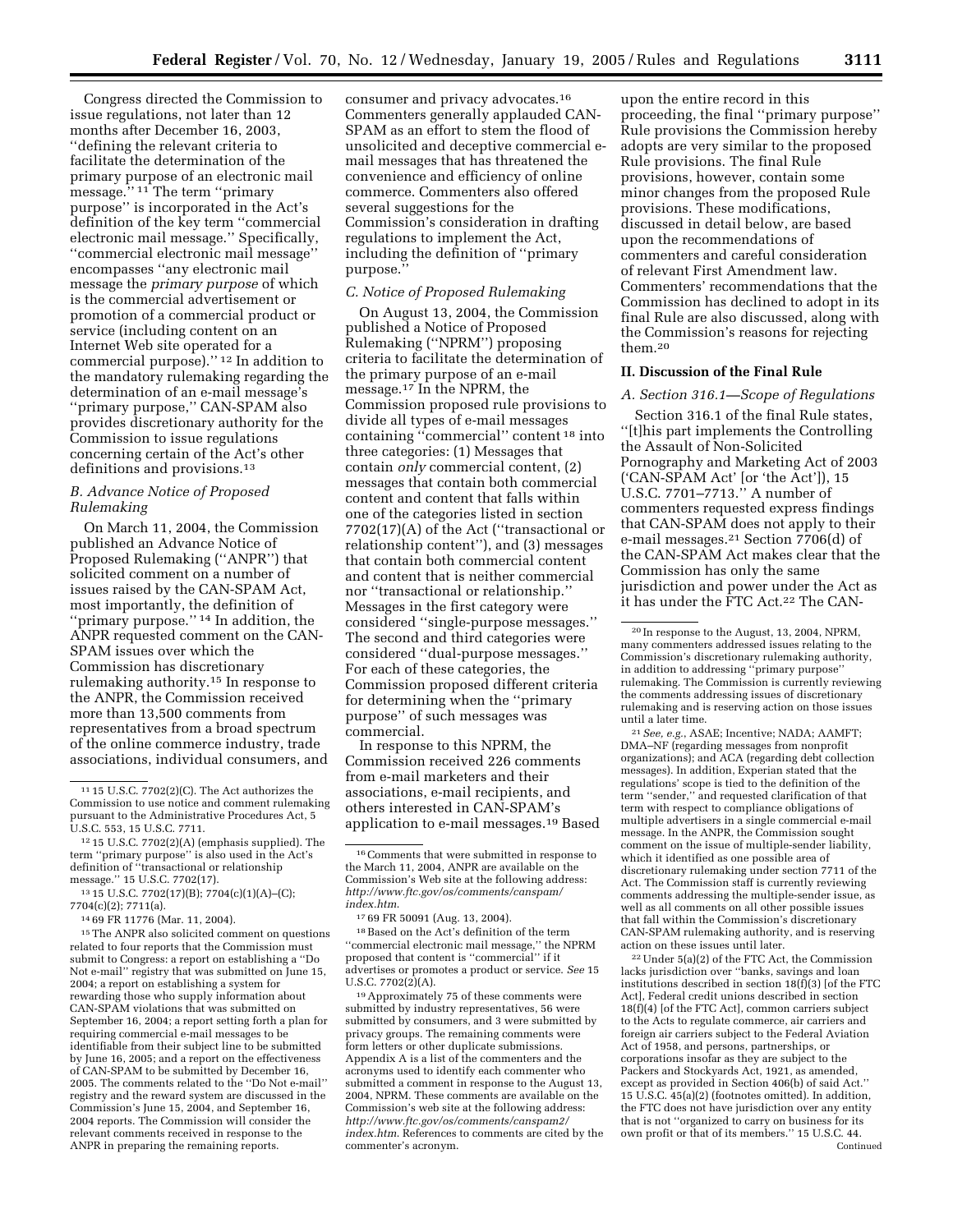SPAM Act does not expand or contract the Commission's jurisdiction or the scope of the final Rule's coverage. Limits on the FTC's jurisdiction, however, do not affect the ability of other Federal agencies, the States, or providers of Internet access service to bring actions under the Act against any entity within their jurisdiction as authorized.23 Thus, many persons and entities not within the FTC's jurisdiction may still be subject to an enforcement action for violating the CAN-SPAM Act.

#### *B. Section 316.2—Definitions*

The proposed Rule included definitions of a number of key terms, nearly all of which were defined by references to the corresponding sections of the Act. These terms include: ''affirmative consent,'' ''commercial electronic mail message,'' ''electronic mail address,'' ''initiate,'' ''Internet,'' ''procure,'' ''protected computer,'' ''recipient,'' ''routine conveyance,'' ''sender,'' ''sexually oriented material,'' and ''transactional or relationship message.'' 24 An additional term, ''character,'' not defined in the Act, had been defined in the Commission's Sexually Explicit Labeling Rule proceeding, and was included in the proposed Rule with the same definition it had been given in that earlier proceeding.<sup>25</sup>

In the NPRM, the Commission set forth its rationale for defining by reference those definitions included in both the Act and the Rule, stating ''that by referencing the definitions found in the Act, and any future modifications to those definitions, the Rule will accurately and effectively track any future changes made to the definitions in the Act.'' 26

None of the small number of the NPRM comments concerning the definitions challenged the Commission's proposal to incorporate by reference definitions included in the Act. Several commenters urged modifications that the Commission theoretically could effectuate under the discretionary rulemaking authority of section 7711 of the Act.<sup>27</sup> The largest

27A handful of comments touched on the definition of ''sender,'' advocating clarification of the multiple-sender issue raised in the ANPR.

number of comments on this section urged the Commission explicitly to exempt messages from not-for-profit entities from the definition of ''commercial electronic mail message.'' 28 It is possible that a message from a nonprofit could meet the definition of ''commercial electronic mail message'' (*e.g.*, an e-mail message sent by a nonprofit hospital offering medical screening in exchange for a fee). There is no reason that recipients of such an e-mail message should forfeit the protections afforded by CAN-SPAM. Moreover, it is possible—or even likely—that messages between a nonprofit and its members could constitute ''transactional or relationship messages'' under section  $7702(17)(A)(v).<sup>29</sup>$  Thus, the Commission does not believe there is adequate basis or need to create an across-the-board exemption for e-mail messages initiated by nonprofit entities.

A few comments suggested definitions of the term "spam." 30 In the CAN-SPAM Act, Congress set forth a regulatory scheme built around the defined terms ''commercial electronic mail message'' and ''transactional or relationship message.'' Because this structure is provided in the Act, it is unnecessary to define the term ''spam'' in the context of this rulemaking, and the Commission declines to do so.

ECFCU, without offering any definition of its own, recommended that the Commission define the phrase

Experian; NRF; Adknowledge (alternatively recommending clarification of the definition of ''transactional or relationship message''); ESPC (recommending that the definition of ''sender'' be addressed in this proceeding because the term is related to the ''standard associated with primary purpose''). MBA recommended that the Commission ''explicitly state that verbal consent is sufficient to comply with the definition of ''affirmative consent'' and that definition's requirement for a ''clear and conspicuous'' requirement.'' Baker urged the Commission to expressly define expiration/renewal notices as transactional. As noted in the NPRM, the Commission anticipates addressing issues of discretionary rulemaking, including the definitions of the terms ''sender,'' ''affirmative consent,'' and ''transactional or relationship message'' in a future **Federal Register** notice, and does not address them here.

28*See, e.g.*, AE; Incentive; Independent (requesting clarification in the definition of ''transactional or relationship messages'' that emails sent by a nonprofit to its base constituency will not be considered commercial e-mail); ASAE; AAMFT; NAEDA.

29These messages will only be considered ''commercial electronic mail messages,'' and thus subject to greater regulation than transactional or relationship messages, if (1) a recipient reasonably interpreting the subject line of the message would likely conclude that the message advertises or promotes a commercial product or service, or (2) the transactional or relationship content does not appear, in whole or in substantial part, at the beginning of the body of the message.

30Schomaker; Cleaver; Anonymous; Dickert.

''reasonably interpreting,'' used in section 316.3 of the Rule, ''to alleviate different interpretations of this term.'' 31 The Commission believes that definition of this phrase is unnecessary as the plain language is sufficiently clear, especially in light of the fact that a ''reasonableness'' standard is a basic legal concept that is broadly understood.32 Finally, two commenters, CIPL and Experian, asked the Commission to add definitions of the terms ''advertisement'' and ''promotion,'' which are used in the Act's definition of ''commercial electronic mail message.'' The Commission believes these terms are sufficiently clear and declines to add definitions of these terms.

#### *C. Section 316.3—Primary Purpose Criteria: Four Categories of e-mail Messages With Distinct Criteria for Each*

As noted above, section 7702(2)(C) of the CAN-SPAM Act directs the Commission to ''issue regulations pursuant to section 7711 of this [Act] defining the relevant criteria to facilitate the determination of the primary purpose of an electronic mail message.'' The term ''primary purpose'' comes into play in the Act's definition of ''commercial electronic mail message,'' which is ''any electronic mail message the *primary purpose* of which is the commercial advertisement or promotion of a commercial product or service (including content on an Internet Web site operated for a commercial purpose).'' 33 Section 7702(2)(B) expressly excludes from the Act's definition of ''commercial electronic mail message'' messages that meet the definition of ''transactional or relationship message,'' 34 which also

33 15 U.S.C. 7702(2)(A) (emphasis supplied). The Commission's authority to establish ''primary purpose'' criteria does not include the authority to modify the Act's definition of ''commercial.''

34Section 7702(17)(A) of the Act defines a ''transactional or relationship message'' as ''an electronic mail message the primary purpose of which is—

(i) To facilitate, complete, or confirm a commercial transaction that the recipient has previously agreed to enter into with the sender;

(ii) To provide warranty information, product recall information, or safety or security information with respect to a commercial product or service used or purchased by the recipient;

(iii) To provide—

(I) Notification concerning a change in the terms or features of;

(II) Notification of a change in the recipient's standing or status with respect to; or

Finally, the FTC does not have jurisdiction over the business of insurance to the extent that such business is regulated by State law. *See* section 2 of the McCarran-Ferguson Act, 15 U.S.C. 1012(b).

<sup>23</sup>Section 7706(b) and (c) of the CAN-SPAM Act authorize Federal agencies other than the FTC to enforce the Act against various entities outside the FTC's jurisdiction.

<sup>24</sup>Proposed Rule 316.2(a), (c)–(n).

<sup>&</sup>lt;sup>25</sup> Proposed Rule 316.2(b).

<sup>26</sup> 69 FR at 50094.

<sup>31</sup>ECFCU.

<sup>32</sup>*See, e.g.*, the reasonableness element of the Commission's deception standard as articulated in *Cliffdale Assocs., Inc.,* (Deception Statement) 103 F.T.C. 110 (1984): ''We examine the practice from the perspective of a consumer acting reasonably in the circumstances.''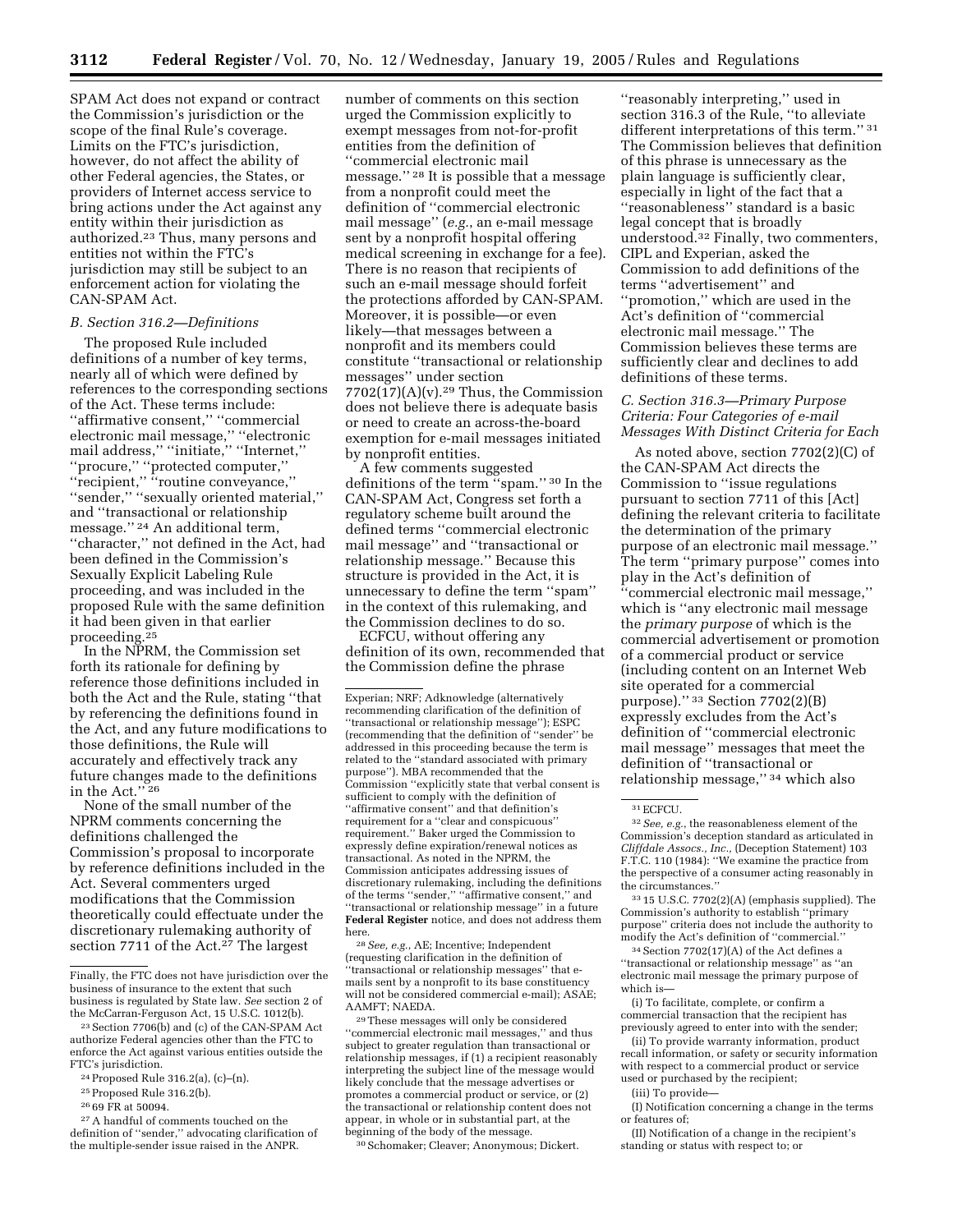incorporates the term ''primary purpose.'' Generally, CAN-SPAM applies only to messages that fall within the Act's definition of ''commercial electronic mail message.'' 35

In the August 13, 2004, NPRM, the Commission's proposed criteria to facilitate the determination of when an e-mail message has a commercial primary purpose contemplated three categories of e-mail messages containing ''commercial'' content and applied different criteria to each category. The three categories proposed were: (1) email messages that contain *only* commercial content, (2) e-mail messages that contain both commercial content and content that falls within one of the categories listed in section 7702(17)(A) of the Act (''transactional or relationship content''),36 and (3) e-mail messages that contain both commercial content and content that is neither commercial nor ''transactional or relationship.'' The first category covered those e-mail messages with only commercial content—"singlepurpose messages.'' The second and third categories covered ''dual-purpose messages.'' Commenters supported the proposal's distinction between singlepurpose and dual-purpose e-mail messages, and between the two types of dual-purpose e-mail messages.37 The Commission retains the three categories of messages containing commercial content in the final Rule's primary purpose criteria, and adds a fourth category—e-mail messages containing *only* transactional or relationship content—and provides a criterion for

(iv) To provide information directly related to an employment relationship or related benefit plan in which the recipient is currently involved, participating, or enrolled; or

(v) To deliver goods or services, including product updates or upgrades, that the recipient is entitled to receive under the terms of a transaction that the recipient has previously agreed to enter into with the sender.''

35One provision, section 7704(a)(1), which prohibits false or misleading transmission information, applies equally to ''commercial electronic mail messages'' and ''transactional or relationship messages''; otherwise, CAN-SPAM's prohibitions and requirements cover only ''commercial electronic mail messages.''

36*See* note 34 above.

37*See, e.g.*, AAM (with some reservations); BMI; CASRO; ICOP; Reed; SIIA (asking for more guidance). *But see* Adknowledge; SIA; State Farm (claiming that the proposal's distinctions are inconsistent with the text of the Act and could result in improper regulation of messages that should be outside the scope of the Act). Other commenters argued that one standard should apply to all dual-purpose messages. *See, e.g.*, DoubleClick; ESPC.

determining the primary purpose of such e-mail messages.<sup>38</sup>

The final Rule, however, slightly modifies the proposed Rule's description of what constitutes ''commercial'' content. Under the proposed Rule, ''commercial content'' was described as ''content that advertises or promotes a product or service."<sup>39</sup> This description is based on the Act's definition of ''commercial electronic mail message.'' Under the Act's definition, a commercial e-mail message is an e-mail message ''the primary purpose of which is the *commercial* advertisement or promotion of a *commercial* product or service (including content on an Internet Web site operated for a commercial purpose).'' 40 The key concept from the Act's definition—does the e-mail message advertise or promote a product or service?—was incorporated in the proposal but the repeated references to the term ''commercial'' were omitted.

Three commenters argued that the Commission had erred in dropping these additional inclusions of the term ''commercial'' from its proposed criteria, and urged the Commission to rectify this in its final Rule.<sup>41</sup> These commenters claimed that failing to include these references from the text of the Act could inappropriately broaden the scope of the Act by including individuals sending one e-mail message one time to a single recipient to sell a personal item.42 These commenters also argued that omitting the word ''commercial'' would improperly bring within the Act's reach ''electronic mail messages that do not promote commercial products or services,'' such as messages from trade groups promoting seminars or other

39Proposed Rule 316.3(a)(1). 69 FR at 50106.

40 15 U.S.C. 7702(2)(A) (emphasis supplied). 41*See* MPAA; Schwartz; SIA. In addition, many comments submitted by nonprofit entities argued that the Act's repeated references to ''commercial'' in the ''commercial electronic mail message'' definition reflect Congress's intent to exempt messages from nonprofits. *See, e.g.*, AE; Incentive. The final Rule's application to messages sent by nonprofit entities is discussed in greater detail below. As the Commission explained in the NPRM, the use of the term ''commercial'' in the Act shows intent to regulate messages whose primary purpose is to *sell* something, as distinguished from ''transactional or relationship messages'' and other non-commercial communications. 69 FR at 50100. 42*See* MPAA; Schwartz; SIA.

gatherings.43 Contrary to these commenters' views, however, CAN-SPAM may apply to a trade association's e-mail messages promoting a seminar because a seminar may be considered a ''commercial product or service'' if attendees must pay an admission charge. Nevertheless, as will be discussed in detail below, a trade association's e-mail messages to its members or donors are likely ''transactional or relationship messages'' under the Act even if the messages consist primarily of the commercial advertisement or promotion of a commercial product or service. Commenters offered no other situations where adding the word ''commercial'' before ''advertisement or promotion'' and ''product or service'' alters the definition proposed in the NPRM.

The Commission is persuaded by these comments that the language of the Rule should adhere more closely to the language of the Act to avoid the possibility of overbreadth. Reviewing the matter in light of the comments, the Commission has concluded that the repeated inclusion of the modifying word ''commercial'' in section 7702(2)(A) of the Act is not merely tautological, but evidences an intention to ensure that the CAN-SPAM regulatory scheme would not reach isolated e-mail messages sent by individuals who are not engaged in commerce,44 but nevertheless seek to sell something to a friend, acquaintance, or other personal contact.45 To be consistent with the text of CAN-SPAM, under the final Rule, ''commercial'' content is ''the commercial advertisement or promotion of a commercial product or service.'' 46

45The Act's coverage of single business-tobusiness e-mail messages is an issue that several commenters addressed. The text of the Act has no business-to-business exemption and does not establish a minimum number of e-mail messages that must be sent before the Act applies. This may invite an interpretation that it regulates such messages as commercial, even when they are not sent in bulk. Nevertheless, a number of commenters advanced equitable arguments for an exemption from CAN-SPAM for isolated business-to-business commercial e-mail messages. *See, e.g.* MBNA. The Commission has not made any determination regarding this issue, which it intends to review when addressing discretionary rulemaking issues.

46*See* 15 U.S.C. 7702(2)(A). CAN-SPAM's definition of ''commercial'' content does not modify sections 4 and 5 of the FTC Act, which define ''commerce'' and establish the Commission's authority to prevent, among other things, ''unfair or Continued

<sup>(</sup>III) At regular periodic intervals, account balance information or other type of account statement with respect to, a subscription, membership, account, loan, or comparable ongoing commercial relationship involving the ongoing purchase or use by the recipient of products or services offered by the sender;

<sup>38</sup>*See* NBC; NetCoalition; NRF (advocating criteria for messages containing only transactional or relationship content). The Commission declines to adopt a fifth category for messages containing commercial content, transactional or relationship content, and content that is neither commercial nor transactional or relationship. *See* Experian; NBC. The criteria for messages containing both commercial and transactional or relationship content apply to messages of this type.

<sup>43</sup>Schwartz; SIA. *See also* MPAA.

<sup>44</sup>The Random House College Dictionary defines ''commercial'' as ''of, pertaining to, or characteristic of commerce; engaged in commerce.'' It defines ''commerce'' as ''an interchange of goods or commodities, especially on a large scale; trade; business.'' *Random House College Dictionary* 270 (Revised edition unabridged 1980).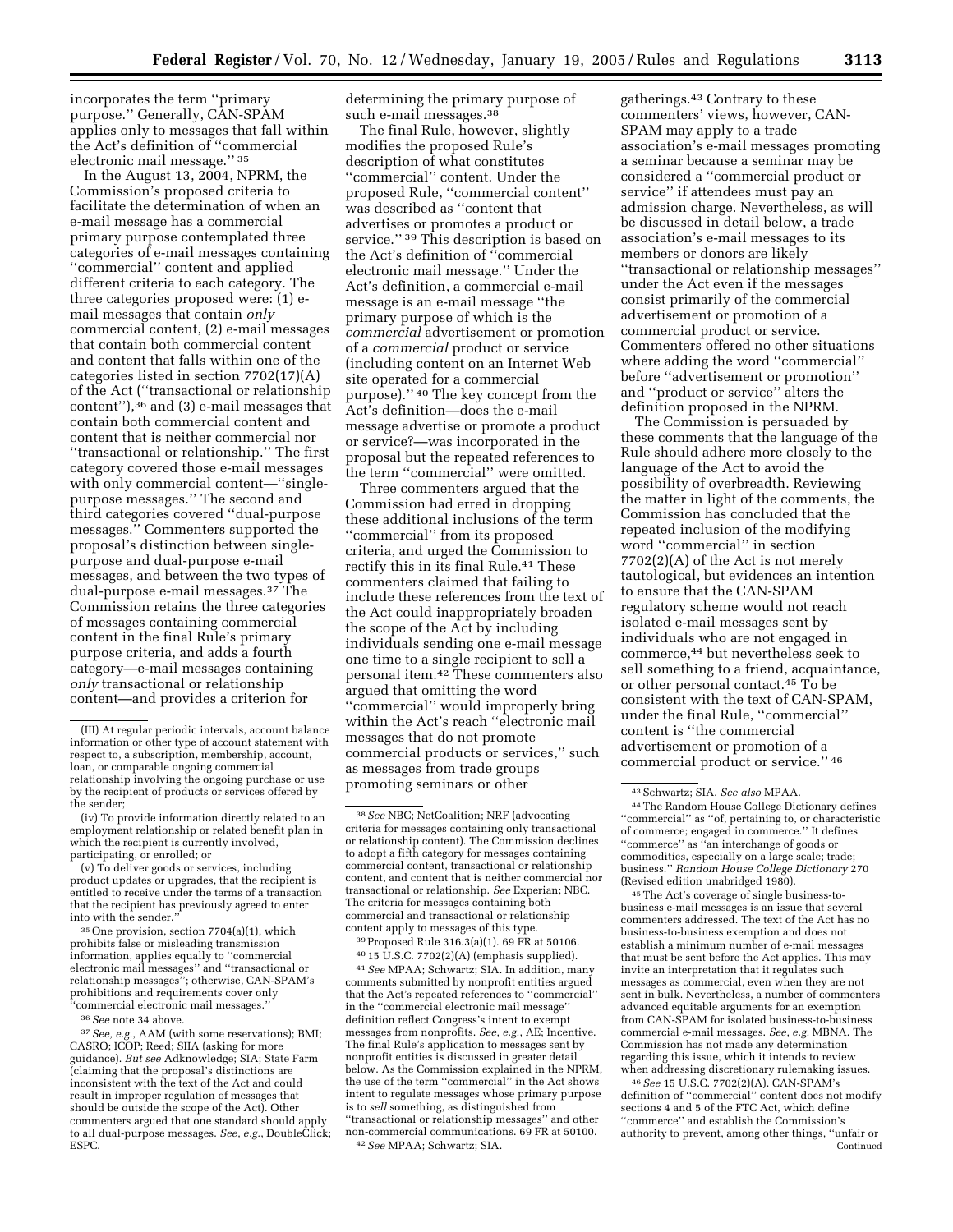According to CAN-SPAM's definition of ''commercial electronic mail message,'' ''a commercial product or service'' includes ''content on an Internet Web site operated for a commercial purpose.'' 47 By incorporating specifically the Act's definition of ''commercial electronic mail message,'' the final Rule also incorporates that definition's inclusion of ''content on an Internet Web site operated for a commercial purpose.'' Thus, in the text of the final Rule, and throughout this **Federal Register** Notice, every reference to ''commercial'' content or ''a commercial product or service'' includes ''content on an Internet Web site operated for a commercial purpose.'' Therefore, an e-mail message's reference or hyperlink to the address of a Web site that is operated for a commercial purpose is ''commercial'' content under the Act and the final Rule.

1. Section 316.3(a)(1)—Criterion for Email Messages That Contain Only Commercial Content

In the NPRM, the Commission proposed that ''if an e-mail message contains only content that advertises or promotes a product or service ('commercial content'), then the 'primary purpose' of the message would be deemed to be commercial.'' Only a few commenters addressed this component of the proposed primary purpose criteria, and those commenters generally supported the Commission's approach.48 Thus, the Commission adopts a final Rule provision that retains the proposed criterion for determining the primary purpose of an e-mail message containing only commercial content. As was explained above, however, the final Rule's version of this criterion slightly modifies the proposal's description of ''commercial content.'' In the final Rule, commercial content is ''the commercial advertisement or promotion of a commercial product or service.'' Under section 316.3(a)(1) of the final Rule, if an e-mail message contains only commercial content, the ''primary purpose'' of the message shall be deemed to be commercial.

2. Section 316.3(a)(2)—Criteria for email Messages That Contain Both Commercial Content and ''Transactional or Relationship'' Content

In the NPRM, the Commission proposed that section 316.3(a)(2) would set out criteria for determining the primary purpose of messages containing both commercial content and transactional or relationship content. The proposal was that this type of dualpurpose message would have a commercial primary purpose if: ''(1) A recipient reasonably interpreting the subject line of the electronic mail message would likely conclude that the message advertises or promotes a product or service; or (2) The electronic mail message's [transactional or relationship content] does *not* appear at or near the beginning of the message.'' 49 These proposed criteria prompted a substantial number of comments. The Commission has determined to adopt final Rule provisions that retain both criteria, but to make slight modifications to each one. Under section 316.3(a)(2) of the final Rule, if an electronic mail message contains both commercial content 50 and transactional or relationship content, then the primary purpose of the message shall be deemed to be commercial if: (1) A recipient reasonably interpreting the subject line of the electronic mail message would likely conclude that the message contains the commercial advertisement or promotion of a commercial product or service; or (2) the electronic mail message's transactional or relationship content does *not* appear, in whole or in substantial part, at the beginning of the body of the message.51 In other words, for such a message to be deemed to have a ''transactional or relationship'' primary purpose, the subject line must

51Several commenters urged the Commission to adopt two additional categories of e-mail messages that may be regulated by CAN-SPAM: messages consisting solely of ''transactional or relationship'' content, and messages that contain commercial content, transactional or relationship content, and content that does not belong in either category (*e.g.*, informational content). *See* Experian; NBC; NetCoalition; NRF. The Commission has determined to add a fourth category of messages addressed in its primary purpose criteria: those containing only transactional or relationship content. That category and its criterion are discussed below. The Commission declines to adopt a fifth category for messages containing commercial content, transactional or relationship content, and content that is neither commercial nor transactional or relationship. Instead, the Commission has determined that such messages will be evaluated using the criteria for messages containing both commercial content and transactional or relationship content. Thus, the transactional or relationship content, which Congress has identified as especially important to recipients, must appear, in whole or in substantial part, at the beginning of the body of the message for the message not to be deemed to have a commercial primary purpose.

*not* contain a reference to a commercial advertisement or promotion of a commercial product or service *and* the transactional or relationship content *must* appear in whole or in substantial part at the beginning of the body of the message. Both criteria must be fulfilled if a message is to be deemed to have a purpose that is primarily transactional or relationship.

a. Sections 316.3(a)(2)(i) and (3)(i)—The Function of the Subject Line in Determining the Primary Purpose of email Messages Containing Both Commercial Content and Transactional or Relationship Content, or Containing Both Commercial Content and Content That Is Neither Commercial Nor Transactional or Relationship

In the NPRM, the Commission stated: ''[T]he subject line is important because consumers reasonably use the information it contains to decide whether to read a message or delete it without reading it. For this reason, *bona fide* e-mail senders likely use the subject line to announce or provide a preview of their messages. These e-mail senders, when they are advertising or promoting a product or service, will likely highlight that fact in their subject lines so that recipients may decide whether to read the messages.'' 52 The Commission continues to believe that the subject line is a reliable indicator of an e-mail message's primary purpose. The Commission also believes that the subject line criterion has the substantial benefit of being a clear test for e-mail senders to apply to their messages. Several commenters supported the subject line criterion.53 Visa supported independent evaluation of the subject line ''because it assists consumers in deciding whether or not to read a particular e-mail message.'' Visa agreed that *bona fide* e-mail senders ''will highlight in the subject line the principal purpose of the e-mail message,'' although it recommended substituting a different criterion in place of the proposed net impression standard.<sup>54</sup> NCL stated that the subject line is the first thing a recipient sees and is often the sole basis on which a recipient decides whether to open the

deceptive acts or practices in or affecting

commerce.'' 15 U.S.C. 44 and 45.

<sup>47</sup> 15 U.S.C. 7702(2)(A).

<sup>48</sup>*See* CASRO; ESPC; Keyspan; NCL; Visa.

<sup>49</sup>Proposed Rule 316.3(a)(2). 69 FR at 50106. 50As explained above, the final Rule's description of ''commercial'' content has been modified to be consistent with the Act's text. Thus, commercial content is ''the commercial advertisement or promotion of a commercial product or service.''

<sup>52</sup>NPRM, 69 FR at 50095 (footnotes omitted). 53*See* CASRO (requesting additional guidance); NCL; Reed; Visa.

<sup>54</sup> Visa. While generally supportive of the evaluation of the subject line, Visa recommended that the Commission adopt a test for determining the primary purpose of an e-mail message that would evaluate whether the commercial content in an e-mail message was ''more important than all other purposes,'' and ''but for'' the inclusion of such content, the message would not have been sent.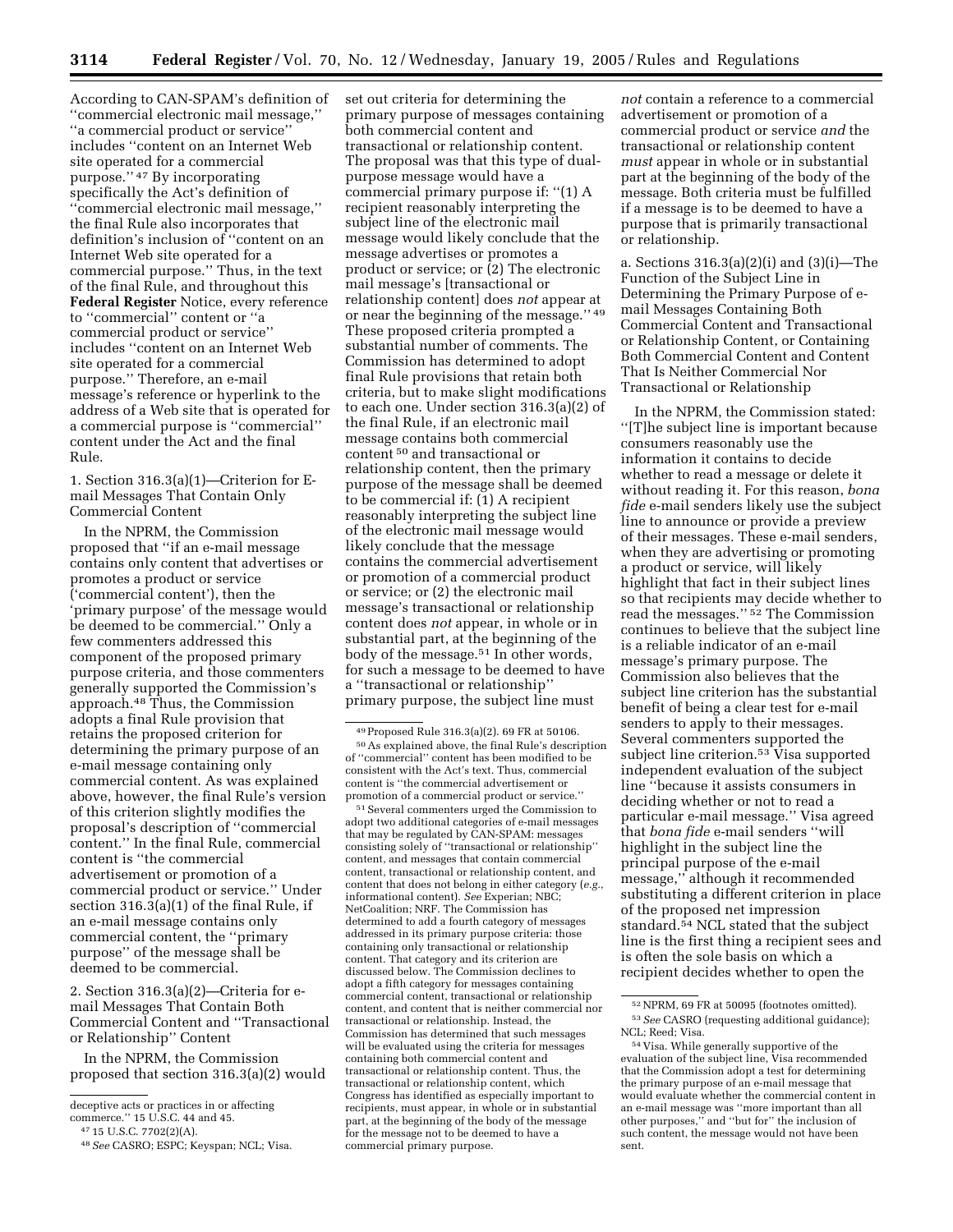message or delete it.55 Reed Elsevier, a publishing and information company, stated that this criterion ''while subjective, provide<sup>[s] \*</sup> \* \* guidance for compliance with the Act.'' For these reasons, the Commission has adopted a subject line criterion in the final Rule for all dual-purpose e-mail messages that closely tracks the proposed Rule's subject line criterion.<sup>56</sup>

Some commenters claimed that the subject line criterion did not provide enough guidance regarding how CAN-SPAM would apply to e-mail messages that contained commercial content but did not refer to this commercial content in the subject line.57 Some commenters warned that this criterion should not indeed, could not—*require* e-mail messages containing commercial content to refer to that content in the subject line.<sup>58</sup> The subject line criterion does not require senders to use a subject line that refers to the message's commercial content.59 This is necessarily a fact-specific analysis, and a dual-purpose message may use a subject line that is not deceptive and yet does not refer to commercial content.

It is worth noting, however, that section 7704(a)(2) of CAN-SPAM prohibits the use of ''a subject heading \* \* [that] would be likely to mislead a recipient, acting reasonably under the

56As explained above, the final Rule's description of ''commercial content'' has been modified to be consistent with the Act's text. Thus, commercial content is ''the commercial advertisement or promotion of a commercial product or service.''

57*See, e.g.*, Experian; KeySpan; NetCoalition. 58*See* Associations; CBA; DMA; Experian; PMA; Wells Fargo. Section 7711(b) of the Act, cited by these commenters, prohibits the Commission from ''establish[ing] a requirement pursuant to section  $7704(a)(5)(A)$ <sup>\*</sup> \* \* to include any specific words, characters, marks, or labels in a commercial electronic mail message, or to include the identification required by section 7704(a)(5)(A) \* \* \* in any particular part of such a mail message (such as the subject line or body).'' This criterion, however, does not require any specific content in the subject line of e-mail messages, and is plainly consistent with the Act.

59 Despite requests from CBA and DMA to add to the Rule's text a statement explaining this point, the Commission believes it unnecessary. *See also* NetCoalition (proposing three testsalignment,'' ''net impression,'' and ''deceptiveness''—for determining when a dualpurpose message's subject line should refer to commercial content). These tests do not add materially to the criterion adopted in the final Rule.

circumstances, about a material fact regarding the contents or subject matter of the message (consistent with the criteria used in enforcement of section [5 of the FTC Act])." 60

CAN-SPAM's focus on subject lines that misrepresent the content or subject matter of the message is in accord with case law developed under section 5 of the FTC Act with respect to deceptive ''door-openers.'' 61 The subject line of an e-mail message serves as a dooropener—an initial contact between a sender and a recipient that typically makes an express or implied representation about the purpose of the contact. Before the recipient views the body of an e-mail message, he or she typically may view the subject line that, as the designation ''subject line'' implies, announces what the e-mail message concerns. Some senders may be tempted to use misrepresentations in the subject line to induce recipients to

60Thus, CAN-SPAM specifically applies to the subject line of covered e-mail messages the deception jurisprudence the Commission has developed under section 5(a) of the FTC Act. 15 U.S.C. 45(a). The express language of section 7704(a)(2) of CAN-SPAM tracks the deception standard developed in the Commission's cases and enforcement statements, thereby prohibiting subject line content that is likely to mislead a consumer acting reasonably under the circumstances about a material fact regarding the content or subject matter of the message. *Cliffdale Assocs., Inc.* (Deception Statement), 103 F.T.C. 164–5. The framework for analyzing alleged deception is explicated in an Appendix to this decision, reprinting a letter dated Oct. 14, 1983, from the Commission to The Honorable John D. Dingell, Chairman, Committee on Energy and Commerce, U.S. House of Representatives (1984) (''Deception Statement''). Under this framework, actual deception need not be shown, only that a representation, omission, or practice is likely to mislead. *Id.* at 176. *Thiret* v. *FTC,* 512 F.2d 176, 180 (10th Cir. 1975); *Ger-Ro-Mar, Inc.* v. *FTC,* 518 F.2d 33, 36 (2d Cir. 1975); *Resort Car Rental Sys., Inc.* v. *FTC,* 518 F.2d 962, 964 (9th Cir. 1975). The ''acting reasonably under the circumstances'' aspect of the analysis considers the representation from the perspective of the ordinary consumer to whom it is directed. *Cliffdale* at 177–8. A material fact ''is one which is likely to affect a consumer's choice of or conduct regarding a product. In other words, it is information that is important to consumers.'' *Id.* at 182 (footnotes omitted). Note, however, that section 7704(a)(6) of the Act establishes a definition of ''materially'' that is distinct from, but consistent with, the definition articulated in the Deception Statement. The section 7704(a)(6) definition applies only to section 7704(a)(1), which prohibits header information that is ''materially false or materially misleading.''

 $^{61\,\textrm{''}}$  [W]<br>hen the first contact between a seller and a buyer occurs through a deceptive practice, the law may be violated even if the truth is subsequently made known to the purchaser.'' *Cliffdale Assocs.* (Deception Statement), 103 F.T.C. at 180. *See also Carter Products, Inc.* v. *FTC,* F.2d 821, 824 (5th Cir. 1951); *Exposition Press, Inc.* v. *FTC,* 295 F.2d 869, 873 (2d. Cir. 1961), *cert. denied,* 370 U.S. 917 (1962); *National Housewares, Inc.,* 90 F.T.C. 512, 588 (1977); *Resort Car Rental,* 518 F.2d at 964; *Encyclopaedia Britannica, Inc.,* 87 F.T.C. 421, 497 (1976), *aff'd sub nom. Encyclopaedia Britannica, Inc.* v. *FTC,* 605 F.2d 964 (7th Cir. 1979), *cert. denied*, 445 U.S. 934 (1980).

open their messages.62 These senders would be well advised that CAN-SPAM prohibits using the subject line as an initial contact with consumers to get their attention by misrepresenting the purpose of the contact.

(1) Commenters' Opposition to the Subject Line Criterion in Determining the Primary Purpose of e-mail Messages Containing Both Commercial Content and Transactional or Relationship Content

In response to the Commission's proposal, many comments from e-mail senders opposed any standard by which the subject line alone could be the basis for determining the primary purpose of an e-mail message.63 First, many of these commenters objected to the subject line criterion's focus on a recipient's reasonable interpretation of the subject line; they claimed this was an ''unnecessarily subjective'' standard.64 These commenters argued that it would be difficult, costly, and time-consuming to determine how recipients would interpret the subject lines of the commenters' messages.<sup>65</sup> Although senders will need to spend some time evaluating their message's subject line, the Commission believes that these commenters exaggerate the difficulty and expense involved in determining whether recipients will likely interpret the subject line as indicating a message with commercial content. A subject line that indicates that the message contains a commercial advertisement or promotion of a commercial product or service will likely lead a recipient to conclude that the message is commercial, not ''transactional or relationship.'' 66 A

63*See, e.g.*, ESPC; MBNA; NAR; NBC; NetCoalition; SIIA. *See also* TrustE (stating that using the subject line as an independent criterion would ''transform the subject line from a versatile means of communication with customers into a mere rigid legal compliance mechanism,'' and arguing that independent evaluation of the subject line is ''superfluous'' because it is highly improbable, though admittedly possible, that commercial content may appear in the subject line and body of an e-mail message, or only in the body of an e-mail message). The Commission believes that the subject line criterion uses what is already true about subject lines—that they highlight the content of a message and that legally they cannot be deceptive—to facilitate the determination of an e-mail message's primary purpose.

64MPAA. *See also* CBA; Courthouse; Experian; ICC; MBA; MBNA; SIIA; Visa; Wells Fargo. 65*See, e.g.*, Baker; Experian; MPAA.

66Applying the Act's definition of ''commercial electronic mail message,'' a subject line also refers to commercial content when it refers to the Continued

<sup>55</sup>*But see* DoubleClick (stating that e-mail recipients rely more on the from line than the subject line when deciding whether to read a message). DoubleClick's data show that one-third of e-mail recipients surveyed consider the subject line to be the most important factor in deciding whether to open a permission-based e-mail. The Commission considers this data as support for its use of the subject line in its primary purpose criteria. It is reasonable to presume that an even greater percentage of consumers rely most on the subject line when deciding whether to open unsolicited messages from unfamiliar senders, when the from line is less useful to recipients.

<sup>62</sup>*See, e.g., FTC* v. *Brian Westby, et al.*, Case No. 03 C 2540 (N.D. Ill. Amended Complaint filed Sept. 16, 2003) (FTC alleged in part that Defendants used deceptive subject lines to expose unsuspecting consumers to sexually explicit material).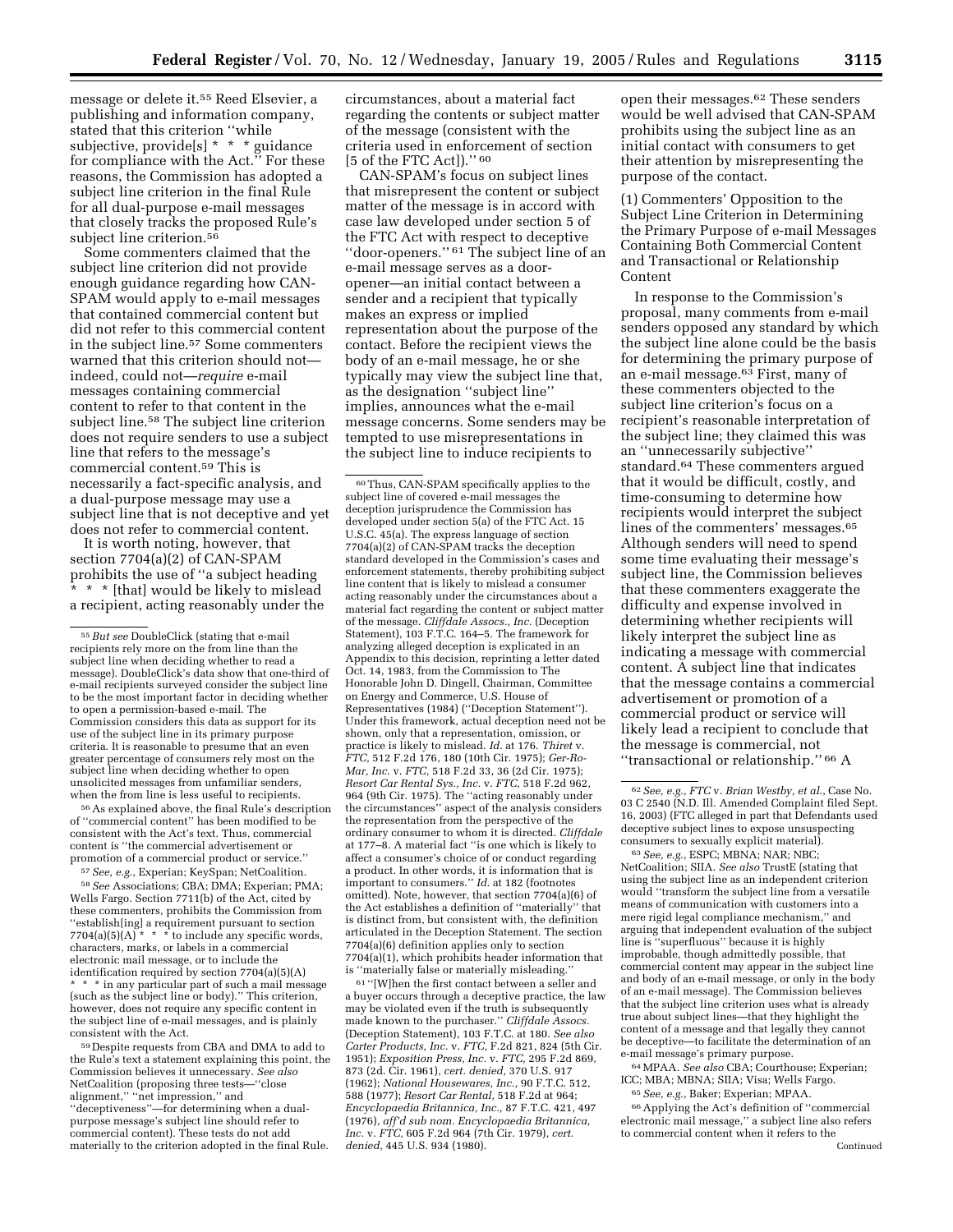subject line that refers only to one of the categories listed in the Act's definition of ''transactional or relationship message'' would not lead a recipient to conclude that the message is commercial.67 The Commission believes that this standard provides the necessary guidance to senders of dualpurpose e-mail messages so that they can, if they wish, compose their messages so that they will be regulated as transactional or relationship messages, and not as commercial messages.

A second group of commenters objecting to the subject line criterion argued that it fails as a ''primary purpose'' test because it looks at only one component of an e-mail message.68 According to these commenters, any ''primary purpose'' test must look at the e-mail message as a whole. The Commission believes that the criteria articulated in section 316.3(a)(2) *do* give appropriate consideration to all relevant elements of an e-mail message. The subject line stands out as a separate part of a message that serves as a preview of the body of the message. As such, it is appropriate to tailor the criteria to accommodate this basic feature of email communication. Congress required the Commission to ''defin[e] the relevant criteria to facilitate the determination of the primary purpose of an electronic mail message.'' 69 The Commission's use of the subject line as one criterion for determining an e-mail message's primary purpose is consistent with this mandate. e-mail recipients can and do rely on a message's subject line as a preview of what the message is about.70 CAN-SPAM's prohibition on

67One commenter, Baker, stated that it would seem ''intolerable'' for an e-mail sender to have to ''worry about the distinction'' between a subject line that indicates that a recipient's periodical subscription is about to expire (which would refer to transactional or relationship content) and a subject line that packages such a notification with a reference to a sales pitch to renew the subscription (which would refer to both commercial content and transactional or relationship content). Although CAN-SPAM provides that a notice about subscription status is transactional or relationship content, it does *not* establish that an offer to renew the subscription constitutes transactional or relationship content. As a result, the Act itself dictates this narrow distinction. It is therefore important to examine the subject line to determine the *primary* purpose of a dual-purpose message that refers to both subscription status and a renewal sales pitch. Senders may include the sales pitch in both the subject line and the message, but because this message would have a commercial primary purpose, the sender would have to give recipients an opportunity to opt out of future sales pitches.

deception in subject lines ensures the reliability of the subject line as a signal of a message's purpose.71 Because *bona fide* e-mail senders likely use the subject line to highlight the content of their messages, and because CAN-SPAM mandates honest subject lines, then it is proper—and efficient—to conclude that one way to determine the primary purpose of an e-mail message is by looking at the subject line.

A third group of commenters argued that, if the Commission were determined to use the subject line in its criteria, it must look at whether the *primary purpose* of the subject line is commercial.72 Some commenters in this group argued that this criterion should not look at whether a recipient reasonably interpreting the subject line ''would likely conclude that the message contains the commercial advertisement or promotion of a commercial product or service,'' but should instead look at whether such recipient would likely conclude that the primary purpose *of the message* is commercial.73 Given the limited space with which e-mail senders operate in the subject line, the Commission believes it is reasonable and practical for the criterion to consider whether a recipient reasonably interpreting the subject line would likely conclude that the message *contains* commercial content, not whether he or she would likely draw any conclusions about the message's *primary purpose.* It would be unworkable to adopt a test that required e-mail senders to weigh the relative importance of a subject line's different references. As explained above, CAN-SPAM ensures that the subject line is a non-deceptive, reliable indicator of an email message's content. If an e-mail sender wants to send a message that will be treated under CAN-SPAM as a transactional or relationship message, the subject line criterion provides a roadmap to arrive at that result (*i.e.*, place only references to transactional or relationship content in the subject line). The same is true of the ''placement'' criterion discussed immediately below. Before e-mail senders initiate any message, they can know—and control how their message will be regulated.

A fourth group of commenters claimed the subject line is not a reliable indicator because Internet service providers, by limiting the length of the subject line actually presented to a recipient, may alter how a subject line appears on a recipient's computer in a

manner that is beyond the sender's control.74 These commenters were concerned that, due to such alteration, a recipient could conclude that the subject line of an e-mail message indicated that the message contained commercial content when the subject line did not so indicate when it left the sender's computer. According to the subject line criterion, that conclusion would mean that a dual-purpose message has a commercial primary purpose. These commenters submitted nothing that shows that, when a subject line refers initially to transactional or relationship content, the subject line could appear to refer to commercial content because of subsequent alteration by a recipient's Internet service provider. Although it may be possible for a subject line to be cut short because of the recipient's e-mail program, it is unlikely that this would change a subject line from referring to transactional or relationship content to referring to commercial content.75 Moreover, one of the commenters raising this objection acknowledged that senders already take into account ISPs' subject line character limitations.76 Thus, the Commission has determined not to change the subject line criterion.77

75 If a long subject line refers to both transactional or relationship content and commercial content, the recipient would already reasonably conclude that the message contains an ad (and therefore is commercial). Therefore, if a portion of this long subject line is cut off, it would not change the conclusion.

77MPAA asserted a somewhat related argument that the subject line criterion should not apply when the original recipient of an e-mail message replies to or forwards that message. Specifically, MPAA posed the hypothetical of a message that is initially purely commercial (*e.g.*, a sales pitch) with a ''commercial'' subject line, but that subsequently takes on transactional or relationship content (*e.g.*, completion of the transaction introduced by the sales pitch) as the two parties to the message reply to each other. According to MPAA, the subject line criterion should not render such a message commercial even if the message retains its original ''commercial'' subject line. The Deception Statement, which is a lodestar of the subject line criterion's focus on ''a recipient reasonably interpreting the subject line,'' states ''when representations \* \* \* are targeted to a specific audience, the Commission determines the effect of the practice on a reasonable member of that group. *See Cliffdale Assocs.* (Deception Statement), 103 F.T.C. at 178, 180. That passage of the Deception Statement provides guidance to senders of messages described by MPAA. While the subject line criterion still applies to business-to-business messages that are replied to or forwarded, senders of such messages may be able to show that a recipient reasonably interpreting the subject line of the message would not likely conclude that the message contains commercial content.

commercial advertisement or promotion of ''content on an Internet Web site operated for a commercial purpose.'' 15 U.S.C. 7702(2)(A).

<sup>68</sup>*See, e.g.*, ESPC; MBNA; MPAA.

<sup>69</sup> 15 U.S.C. 7702(2)(C).

<sup>70</sup>*See, e.g.*, NCL.

<sup>71</sup> 15 U.S.C. 7704(a)(2).

<sup>72</sup>*See* Associations; CBA; Experian; PMA; Wells Fargo.

<sup>73</sup>*See* BofA; Mastercard; NBC.

<sup>74</sup>*See* DoubleClick; ESPC; TRUSTe.

<sup>76</sup>*See* TRUSTe.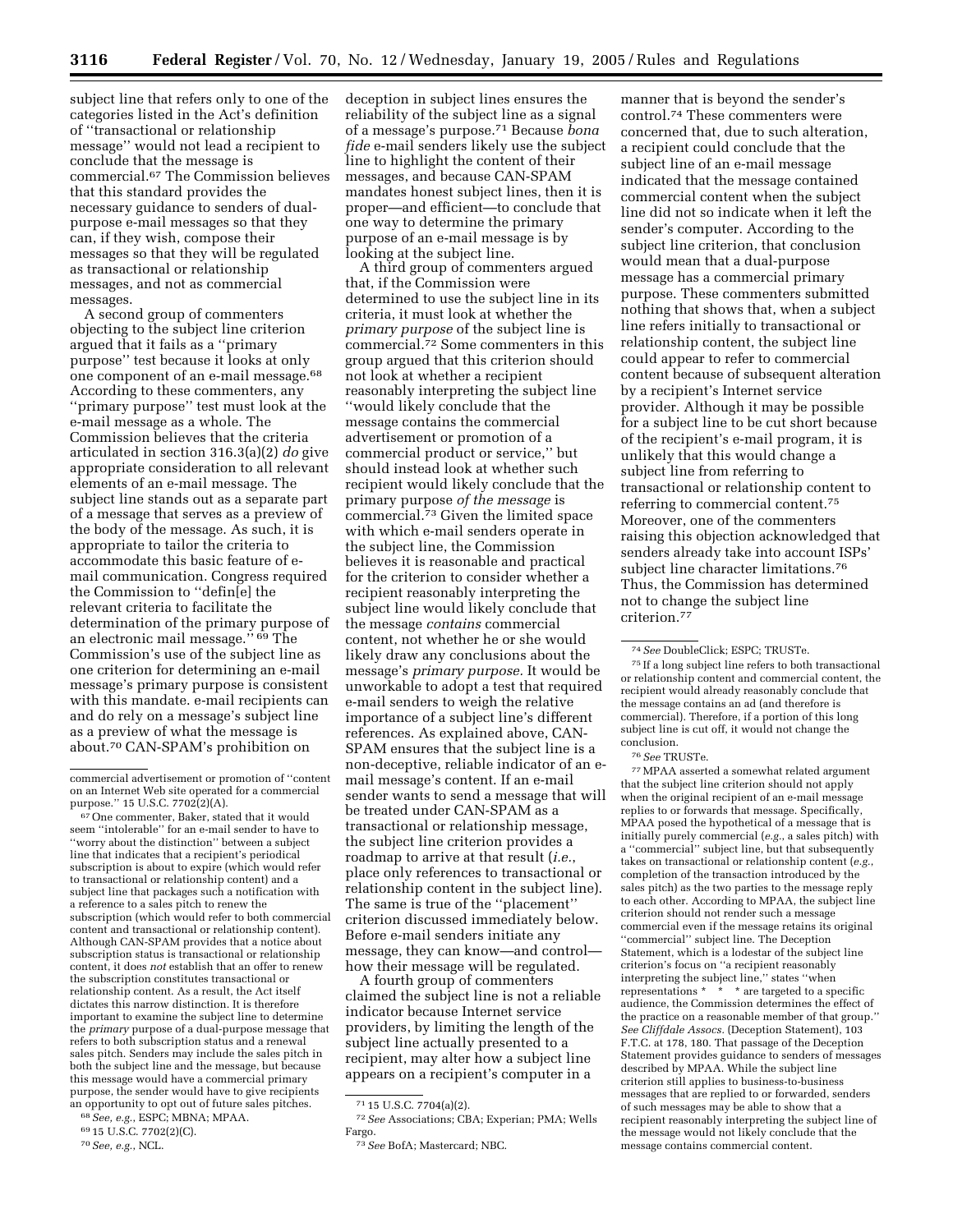b. Section 316.3(a)(2)(ii)—''Placement'' Criterion for e-mail Messages With Both Commercial Content and Transactional or Relationship Content

Under the Commission's second proposed criterion governing e-mail messages containing both commercial content and transactional or relationship content, this type of dualpurpose message would have a commercial primary purpose if the transactional or relationship content ''does *not* appear at or near the beginning of the message.'' 78 Several senders supported this test because it provides clear, objective guidance to marketers.79 Others opposed it, typically because they felt it does not provide sufficient guidance, especially with respect to the ''at or near the top'' element.80 A second criticism from a small number of commenters opposed to this approach was that they preferred to be able to provide commercial content first without having their messages be considered commercial email messages.81 In the final Rule, in response to comments addressing this approach and to provide the clearest standard, the Commission has modified the standard so that an e-mail message will be deemed to have a commercial primary purpose if the transactional or relationship content ''does *not* appear, in whole or in substantial part, at the beginning of the body of the message.'' 82 The Commission believes that this placement test provides an objective standard for e-mail senders to comply with, allows for flexibility in message design, and ensures that recipients receive the most important content of a dual-purpose message first.83 e-mail senders are not required to

79*See* Keyspan; MBA; MBNA; VCU.

80*See, e.g.*, DoubleClick; Experian. Commenters also asked how this standard would apply to messages with ''side-by-side'' presentation of commercial content and transactional or relationship content. *See* NRF; MPAA.

81*See, e.g.*, MPAA.

82Three commenters requested that the Commission specify that this criterion looks at placement at the beginning *of the body* of the message (as opposed to simply ''the beginning of the message,'' which was proposed in the NPRM). *See* Experian; MBNA; NBC. For clarity, the Commission accepts this suggestion.

83CAN-SPAM's definition of ''transactional or relationship message'' includes specific categories of messages that Congress determined to be ones that consumers want to receive. These categories include vital information such as bank account statements, product recalls, transaction confirmations, and warranty information.

*complete* their presentation of transactional or relationship content before providing any commercial content. Once they begin their message with at least some substantial transactional or relationship content, they may then provide commercial content. Use of the term ''substantial'' in this criterion does *not* refer to volume; there is no minimum number of ''transactional or relationship'' characters that must appear at the beginning of the body of the message. Rather, the term ''substantial'' refers to the *nature* of the content. To satisfy this criterion, the transactional or relationship content that appears at the beginning must be something recognizable as transactional or relationship content. For example, if a message's transactional or relationship content is account balance information pursuant to section 7702(17)(A)(iii), a statement providing the recipient's current balance would be substantial, and additional related information (*e.g.*, recent account activity) could be provided below commercial content. On the other hand, merely stating ''Your account'' at the beginning of the message would not be sufficiently substantial. Under this standard, recipients of these messages will be alerted to important transactional or relationship content without having to first wade through advertising.84

Finally, in referring to ''transactional or relationship'' content, the proposed Rule used the phrase ''content that *pertains to* one of the functions listed'' in a portion of the rule that tracked, verbatim, the statutory provision that sets out the transactional or relationship categories [15 U.S.C. 7702(17)]. The final Rule uses the narrower and more precise formulation ''transactional or relationship content as set forth in paragraph (c) of this section.''

c. Commenters' Proposals for Determining the Primary Purpose of Messages Containing Both Commercial Content and Transactional or Relationship Content

In the NPRM, the Commission asked commenters to propose alternative criteria to determine the primary purpose of messages containing commercial content and transactional or relationship content. Commenters responded with several proposals that the Commission had already considered and rejected in the NPRM. Some commenters also proposed

modifications to the Commission's existing proposal.

(1) Comments Arguing That the Inclusion of *Any* Transactional or Relationship Content Should Preclude Determination That the Message Has a Commercial Primary Purpose

Approximately 30 comments submitted by e-mail senders argued that dual-purpose messages *necessarily* do *not* have a commercial primary purpose if they contain certain transactional or relationship content, such as billing statements, legally required content, content sent in response to a request from the recipient, ''primarily editorial'' content, and subscription renewals.85 One commenter simply stated that a message is a ''transactional or relationship message'' if it contains any transactional or relationship content regardless of where it is positioned.86

CAN-SPAM clearly rejects the hardand-fast approach advocated by these commenters, which is that any modicum of transactional or relationship content ought to place even an overwhelmingly commercial message beyond the ambit of the modest requirements that the Act imposes on commercial messages. The Act distinguishes between messages the ''primary purpose'' of which is ''commercial'' and messages the ''primary purpose'' of which is ''transactional or relationship.'' 87 The concept that some analysis is necessary to determine the ''primary purpose'' of e-mail messages that blend commercial with transactional or relationship content is therefore embodied in the Act. Thus, the text of the Act itself contradicts the commenters' argument that the presence of transactional or relationship content in an e-mail message automatically prevents an email message from being ''commercial.'' The Commission therefore declines to adopt a final Rule that would treat dualpurpose messages as transactional or relationship messages simply because they include any amount of transactional or relationship content appearing anywhere in the message.<sup>88</sup>

87*See* 15 U.S.C. 7702(2); 7702(17). 88Similarly, several commenters expressed concern that the Commission not prohibit or discourage dual-purpose messages. *See* DoubleClick; Experian; NBC; NRF; Visa. This concern is unfounded. The Commission does not have the authority to prohibit dual-purpose messages, and the final Rule's criteria for messages containing both commercial content and transactional or relationship content do nothing to Continued

<sup>78</sup>NPRM, 69 FR at 50106. Of course, if a recipient reasonably interpreting the subject line of such a message would likely conclude that the message contains the commercial advertisement or promotion of a commercial product or service, the message would be deemed to have a commercial primary purpose regardless of where in the message the transactional or relationship content appears.

<sup>84</sup>A side-by-side presentation of commercial and transactional or relationship content could satisfy this standard.

<sup>85</sup>*See, e.g.*, AeA; Associations; Baker; BofA; CBA; DMA; ERA; MPA; PMA; Schwartz; SIIA; State Farm; Time Warner; Wells Fargo.

<sup>86</sup>Schwartz.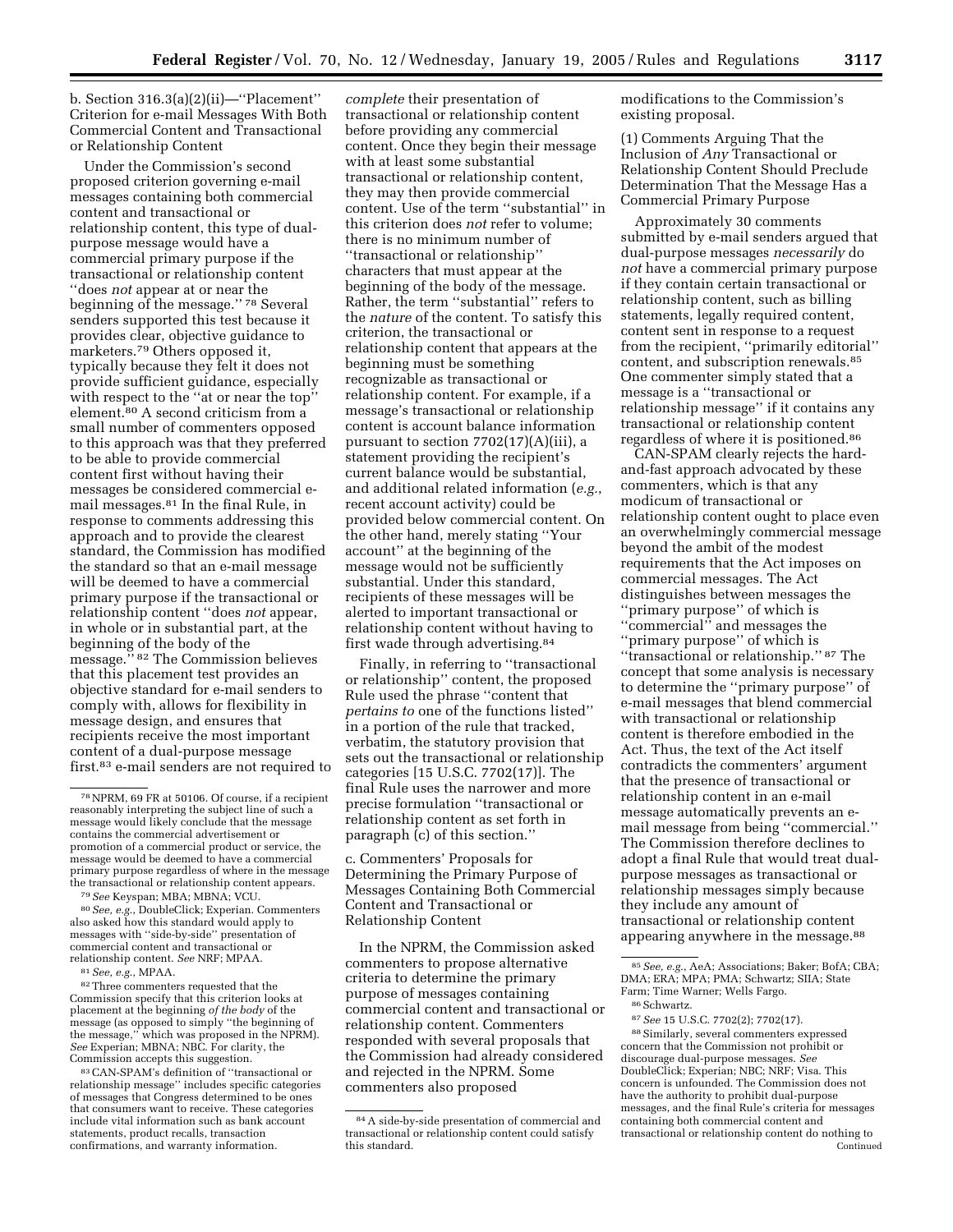A number of commenters requested guidance regarding CAN-SPAM's regulation of periodicals (such as newsletters and catalogs) delivered via e-mail, many of which contain information and advertising.89 The starting point to analyze the impact of CAN-SPAM on a periodical is to consider whether it is sent pursuant to a subscription. When a recipient subscribes to a periodical delivered via e-mail, then transmission of that periodical to that recipient falls within one of the ''transactional or relationship message'' categories. Specifically, it constitutes delivery of ''goods or services \* \* \* that the recipient is entitled to receive under the terms of a transaction that the recipient has previously agreed to enter into with the sender." <sup>90</sup> This is true regardless of whether the periodical consists exclusively of informational content or combines informational and commercial content.91

89*See, e.g.*, Adknowledge; CBA; CIPL; Courthouse; DMA; NAA; NADA; NAEDA; NCL; NetCoalition; Reardon; Reed.

90 15 U.S.C. 7702(17)(A)(v). Determining whether a periodical delivered via e-mail will be deemed to be ''transactional or relationship'' under  $7702(17)(A)(v)$ , however, requires consideration of the recipient's understanding of what he or she is entitled to receive under the terms of the agreedto transaction. This is not to say that, at the time of the transaction, the sender must give an exhaustive description of what types of content will be included in a periodical that the recipient has requested to receive. The Commission believes that recipients reasonably expect—without having to be told—that a newsletter will contain advertising along with informational content. Nevertheless, the Commission believes that there are limits to such an expectation. If the content that a recipient has requested pursuant to 7702(17)(A)(v) is overwhelmed by commercial content that clearly exceeds what the recipient might reasonably have expected, then the sender cannot persuasively argue that the primary purpose of its message is to deliver content the recipient is entitled to receive under the terms of a previously agreed to transaction. In such a situation, where excessive commercial content could cause recipients to overlook important transactional or relationship content, it would be contrary to Congress's intent to regulate the e-mail message as transactional or relationship rather than commercial.

91 If, however, an e-mail message consists exclusively of commercial content (such as a catalog or other content that is purely advertisement or promotion), then the e-mail message would be a single-purpose commercial message. This is because delivery of such advertising or promotional content would not constitute the ''delivery of *goods or services* \* \* \* that the recipient is entitled to receive under the terms of a transaction that the recipient has previously agreed to enter into with the sender,'' as set forth in the relevant portion of the definition of ''transactional or relationship message.'' 15 U.S.C. 7702(17)(A)(v) (emphasis added).

When a sender delivers an unsolicited newsletter or other periodical via email, and there is no subscription, the situation is materially different for purposes of CAN-SPAM than when such content is delivered with the consent of the recipient. In such a scenario, the content likely would not be ''transactional or relationship'' within the meaning of section  $7702(17)(A)(v)$ . Instead, if the message contains both commercial content and content that is neither commercial nor transactional or relationship, the criteria set out in section 316.3(a)(3) would apply. Under that standard, discussed in detail below, an e-mail message will be deemed to have a commercial primary purpose if either: (1) A recipient reasonably interpreting the subject line would likely conclude that the message contains the commercial advertisement or promotion of a commercial product or service; or (2) a recipient reasonably interpreting the body of the message would likely conclude that the primary purpose of the message is the commercial advertisement or promotion of a commercial product or service.

(2) Comments Discussing a ''Primary Purpose'' Criterion Based on Sender's Intent, Such as a ''But for'' Standard

Some commenters responding to the NPRM advocated ''primary purpose'' criteria based on the sender's intent.92 These commenters, repeating arguments the Commission rejected in the NPRM,93 claimed that a standard based on the sender's intent would be an objective test for marketers.94 The Commission

disagrees that a sender-intent standard is objective. To the contrary, the senderintent approach is entirely subjective. As NCL stated: ''[N]either recipients nor law enforcement authorities can look into the minds of senders in order to prove whether they intended the messages to be primarily for commercial or other purposes.'' 95 The Commission agrees with NCL, and notes that a ''sender intent'' standard would create a difficult problem of proof in law enforcement actions. Such a standard presents the potential for a loophole for spammers, which could nullify CAN-SPAM's protections for e-mail recipients. The Commission's criteria obviate such a loophole.

Some commenters argued that a ''sender intent'' standard would be more consistent with Congress's intent than the criteria the Commission proposed.96 According to these commenters, Congress signaled its intent to focus on the sender's intent rather than the recipient's interpretation by using the term ''purpose'' in the Act. They criticized the Commission's approach as an improper ''effect'' test rather than a ''purpose'' test.97 As the Commission noted in the NPRM, however, CAN-SPAM refers to the primary purpose of the *message*, not of the sender.98 The primary purpose of an e-mail message may be fairly determined by looking at the sender's intent or the recipient's interpretation. The latter is the better choice because it is consistent with the Commission's approach to analyzing deception in advertising. The ''recipient's interpretation'' approach also eliminates a vast potential loophole for spammers.

(3) Comments Proposing Substantial Modifications to the Commission's Proposed Criteria for e-mail Messages Containing Both Commercial Content and Transactional or Relationship Content

Many senders of commercial e-mail advocated their own ''primary purpose'' standards for e-mail messages containing both commercial content and transactional or relationship content. Some of these commenters proposed that an e-mail message should have to satisfy *both* of the Commission's criteria for this type of dual-purpose message for the message to be deemed to have a commercial primary purpose.99 In other

discourage use of these messages. Moreover, despite the concerns of some commenters, CAN-SPAM does *not* give e-mail recipients the right to opt-out of important transactional or relationship content, such as billing statements. *See* AeA; Associations; CBA; DMA; ERA; PMA; Wells Fargo.

<sup>92</sup>*See, e.g.*, AIA; DMA; ERA; Experian; ICC; Mastercard; MBNA; MPA; PMA; Visa; Wells Fargo. As in the first round of comments, many of these commenters argued in favor of a ''but for'' senderintent standard: a message would not have a commercial primary purpose unless the message would not have been sent but for its commercial content. *See, e.g.*, ERA; MBNA; Mastercard; ACLI; SIA. Under this standard, a message with both transactional or relationship content (*e.g.*, a billing statement) and advertising would never have a commercial primary purpose; according to these commenters, it would always be true that the transactional or relationship portion of the message would have been sent with or without accompanying ads. This standard, in effect, establishes that a message is by definition a transactional or relationship message if it contains *any* transactional or relationship content. The Commission declines to adopt this approach because it is clearly inconsistent with the text of the Act. ABM raised a different concern with the ''but for'' approach: ''[I]f a 'but for' test were applied to the senders of electronic newsletters, who are certainly not intended to fall within the Act's ambit, they could very well fail \* \* \*. Would they distribute these newsletters \* \* \* 'but for' the advertising? In many cases, they would not.'' The final Rule's criteria do not regulate subscriptionbased newsletters—and most unsolicited *bona fide* newsletters—as commercial messages. 93*See* 69 FR at 50098.

<sup>94</sup>*See* ICC; Wells Fargo.

<sup>95</sup>NCL.

<sup>96</sup>*See, e.g.*, MBNA.

<sup>97</sup>*See* Adknowledge; AIA; Associations; CBA; DMA; Experian; MBNA; MPA; NBC; PMA; Time Warner; Wells Fargo.

<sup>98</sup>*See* 69 FR at 50098.

<sup>99</sup>*See* ACB; CBA; ESPC; Experian; Mastercard; MBNA; NBC; Wells Fargo. According to MBNA,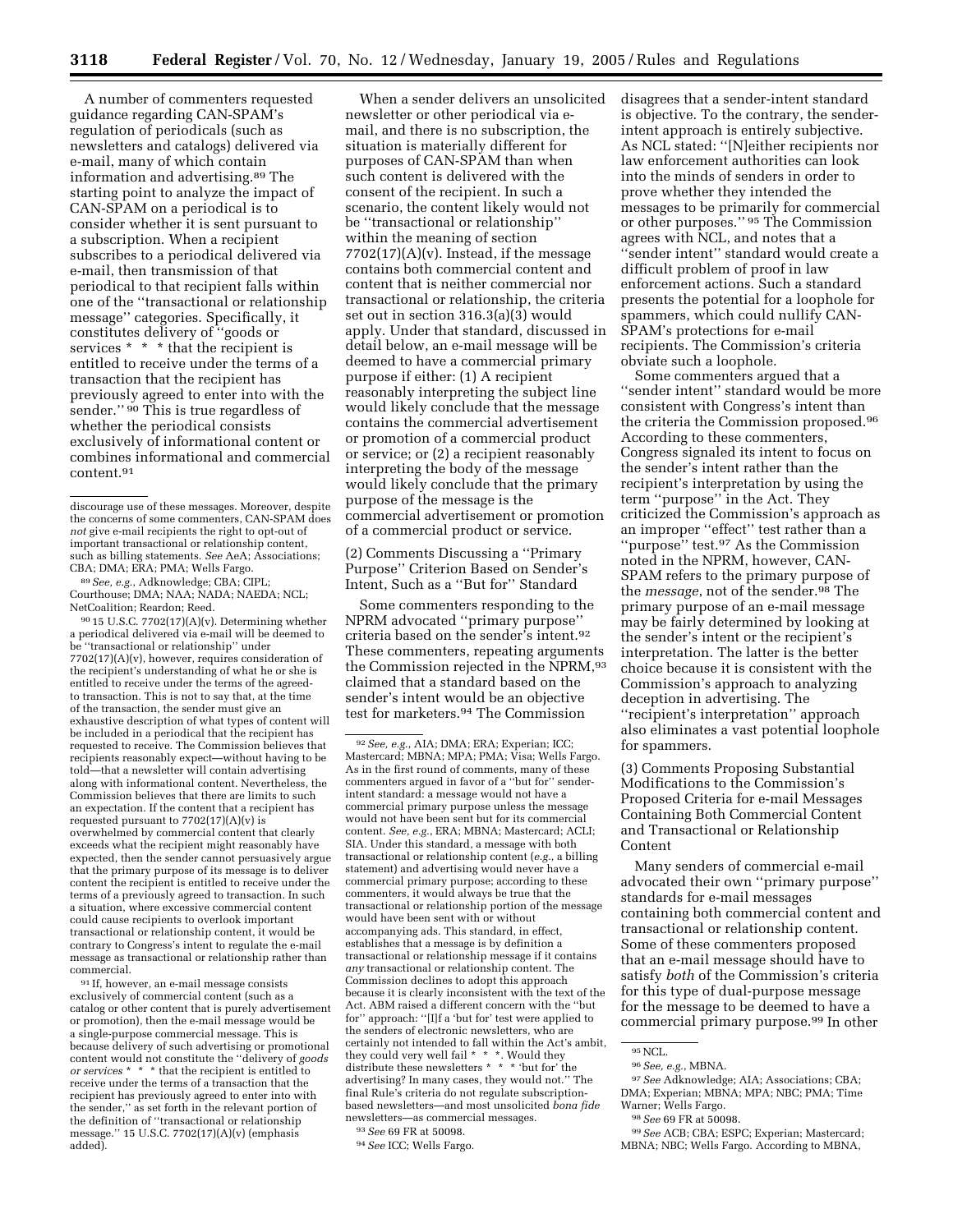words, this type of dual-purpose message would have a commercial primary purpose only if (1) a recipient reasonably interpreting the subject line would likely conclude that the message contained commercial content, *and* (2) the transactional or relationship content did not appear, in whole or in substantial part, at the beginning of the body of the message.<sup>100</sup> Some advocates of this approach claimed it would be more consistent with Congress's intent than the Commission's approach.101

The Commission believes that its criteria better preserve recipients' right to opt out of messages that are ''primarily'' commercial and that they therefore better fulfill Congress's intentions. Under the commenters' approach, if the subject line referred to transactional or relationship content, the e-mail message would always be considered ''transactional or relationship.'' (As noted above, under their approach, both subject line *and* placement criteria must be met before the message would be considered commercial.) Yet, the e-mail message may open with a substantial amount of unsolicited advertising and close with an extremely small amount of transactional or relationship content. Recipients could easily overlook the important transactional or relationship content that is at the end (or buried in the middle) of a long message that contains an overwhelming amount of advertising. Recipients would understandably be frustrated if they did not have the right to opt out of these overwhelmingly commercial messages. e-mail senders could therefore continue to send these messages under the guise of transactional or relationship messages without giving recipients the right to opt out.102 Because the Commission's approach examines the subject line and

102Alternatively, an e-mail message may contain a subject line that refers only to commercial content. If the transactional or relationship content is placed at the beginning of the body of the message, under the commenters' approach, this is a transactional or relationship message, and recipients do not have the right to opt out. However, recipients reading the subject line may expect the message to contain *only* commercial content. They may delete the message without reading it or only casually review the body of the message if they are not expecting anything more than just advertising. Again, they may inadvertently overlook the important transactional or relationship content. If this occurs, recipients may be frustrated by not having an ability to opt out of future similar messages.

placement independently, it treats these messages as ''commercial'' and therefore preserves recipients'' right to opt out of these messages. Therefore, the Commission declines to adopt the commenters' suggested change to the criteria.

Other commenters proposed that the Commission reformulate the ''primary purpose'' criteria as a safe harbor.103 As described by one of these commenters, ''[f]or e-mail messages containing both commercial and transactional or relationship content there could be a safe harbor whereby the message would be deemed not to have a commercial primary purpose if either: (1) The subject line of the e-mail referred to the transactional or relationship content, or (2) the transactional or relationship content appeared at or near the beginning of the e-mail message. \* \* \* In the event that a marketer opted not to take advantage of the safe harbor, its dual purpose e-mail messages would be viewed on the basis of the net impression of the message as a whole on the reasonable consumer.'' 104

Under this alternative, as long as the subject line included any reference to transactional or relationship content, a message would not have a commercial primary purpose even if a recipient reasonably interpreting the subject line would likely conclude that the message contained commercial content. A message would not have a commercial primary purpose even if it opened with a block of commercial content and closed with a mere line of transactional or relationship content, provided the subject line referred to transactional or relationship content. These results abandon CAN-SPAM's dual objectives to enable recipients to opt-out of unwanted commercial content and to ensure that recipients receive important transactional or relationship content. The Commission's criteria, on the other hand, protect the opt-out rights that CAN-SPAM created and encourage email senders to present transactional or relationship content with sufficient prominence to ensure that recipients will notice it. At the same time, the Commission's criteria allow e-mail senders, before initiating any message, to determine with a fair level of certainty whether CAN-SPAM will regulate the message as commercial or ''transactional or relationship.'' These senders simply need to satisfy themselves of two things: that a recipient reasonably interpreting the subject line of the message will not likely conclude that the message

contains commercial content; and that the transactional or relationship content appears, in whole or in substantial part, at the beginning of the body of the message.

Some commenters suggested determining the primary purpose of messages containing both commercial content and transactional or relationship content by applying a ''net impression'' standard.105 The Commission believes this is the appropriate standard for e-mail messages containing both commercial content as well as content that is neither commercial nor transactional or relationship. There are material differences between the two types of dual-purpose messages, however, that support applying different criteria to each type. Spammers are notorious for unsolicited messages combining commercial content and content that is neither commercial nor transactional or relationship—nonsensical, random words, quotations, aphorisms, and the like.106 These messages require a flexible standard, such as the ''net impression'' approach, because a standard focusing only on a recipient's reasonable interpretation of the subject line and the placement of noncommercial content within the body of the message would simply give spammers *carte blanche* to evade CAN-SPAM. e-mail messages with transactional or relationship content, on the other hand, provide content that Congress has identified as important to recipients.107 The most efficient way to ensure that recipients get this important content is to require that it be placed, in whole or in substantial part, at the beginning of the body of the message. Thus, the Commission declines to adopt criteria that would apply a ''net impression'' test to messages containing both commercial content and transactional or relationship content.

<sup>&#</sup>x27;'[t]he net effect \* \* \* would be to shift the presumption from favoring a commercial content finding to one more favorable to a finding of TRM [transactional or relationship message].''

<sup>100</sup>The Commission's approach is that a message has a commercial primary purpose if *either* of the two criteria is met.

<sup>101</sup>*See, e.g.*, CBA; MBNA.

<sup>103</sup>*See* Associations; ERA; ITAA; MPA; PMA. 104ERA.

<sup>105</sup>*See* DoubleClick; ESPC; NetCoalition; Experian; MPA. Under this approach, an e-mail message has a commercial primary purpose if the net impression created by the message is that it has a commercial primary purpose.

<sup>106</sup> In the NPRM, the Commission labeled these messages ''Shakespearean sonnet'' spam and discussed how its criteria would regulate such messages as ''commercial'' under the Act. *See* 69 FR at 50101.

<sup>107</sup>Moreover, unlike spammers, these senders already have a business relationship with their recipients, so the likelihood of consumer harm is reduced. *See* NPRM, 69 FR at 50096. As a result, an objective test is proper because there is little risk that these senders will abuse it.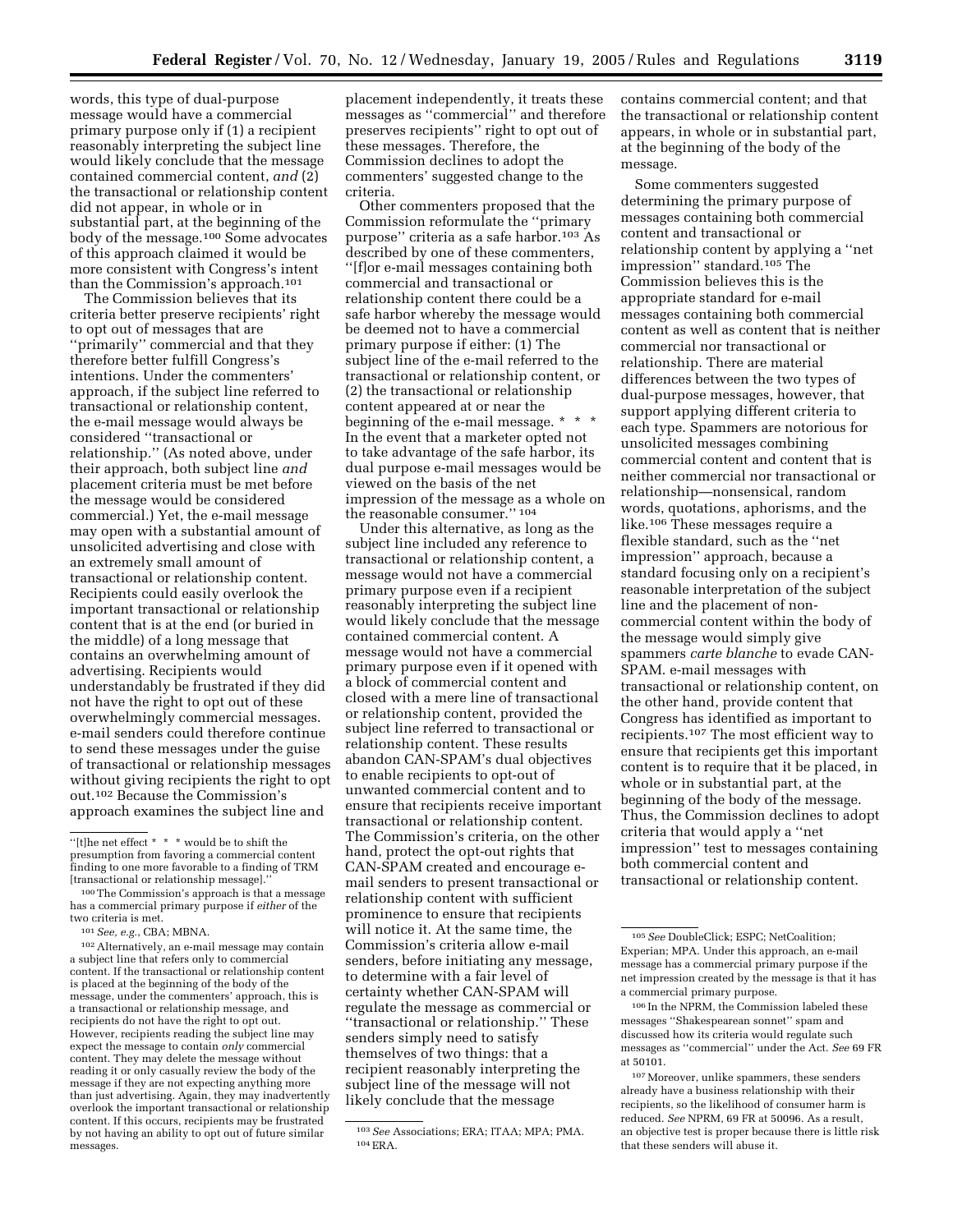3. Section 316.3(a)(3)—Criteria for email Messages That Contain Both Commercial Content and Content That Is Neither Commercial Nor ''Transactional or Relationship''

In addition to the subject line criterion applicable to all dual-purpose messages, discussed above, the NPRM proposed a separate criterion to determine the primary purpose of a message that contains commercial content and content that is neither commercial nor ''transactional or relationship'' in nature. This criterion would come into play for messages with subject lines that likely would not prompt a recipient to conclude that the message advertises or promotes a product or service. In such a case, the primary purpose of the message still would be deemed to be commercial if a recipient reasonably interpreting the *body* of the message would likely conclude that the primary purpose of the message is to advertise or promote a product or service. The proposed Rule listed several factors illustrative of those relevant to this interpretation, including the placement of content that advertises or promotes a product or service at or near the beginning of the body of the message; the proportion of the message dedicated to such content; and how color, graphics, type size, and style are used to highlight commercial content.108

The following is an example of how the ''net impression'' criterion for the body of an e-mail message would be applied along with the separate subject line criterion. Consider a newsletter sent to consumers with whom the sender had no previous dealings. Because the newsletter is not sent pursuant to a subscription or similar arrangement whereby the recipient has agreed to receive such content, the message does not constitute transactional or relationship content.109 Instead, the primary purpose of the message would be determined by considering whether (1) ''a recipient reasonably interpreting the *subject line* of the electronic mail message would likely conclude that the message contains the commercial advertisement or promotion of a commercial product or service,'' or (2) if ''a recipient reasonably interpreting the *body* of the message would likely conclude that the primary purpose of the message is the commercial

advertisement or promotion of a commercial product or service.''

Based on the record in this proceeding, the Commission has adopted the proposed Rule provision with minor changes, including substituting, in section 316.3(a)(3)(ii), the phrase ''the commercial advertisement or promotion of a commercial product or service,'' in place of the phrase ''that advertises or promotes a product or service.'' 110 Finally, the phrase "at or near" in section  $316.3(a)(3)(ii)$  is replaced by the phrase ''in whole or in substantial part at'' to clarify the meaning of the placement factor in the net impression analysis.

A number of commenters responded to proposed section 316.3(a)(3)(ii). The general themes that emerged from the comments are discussed in detail below. A few commenters supported the approach taken in the proposed section 316.3(a)(3)(ii). These commenters acknowledged that it is important that the Rule not permit senders of e-mail messages to evade CAN-SPAM simply by adding ''padding'' to their messages to dilute their commercial nature and thereby escape regulation.111 AeA noted that its ''member companies generally treat e-mails in this category as 'commercial,' and would follow CAN-SPAM requirements.'' 112 Some of these commenters, while generally supportive of the approach taken in the proposal, recommended modification to portions of the net impression component of the test.113

The vast majority of commenters who addressed this issue did so with at least some reservations.<sup>114</sup> For example,

111*See, e.g.*, NFCU: CASRO.

112AeA (noting, however, its request that the subject line of an e-mail message not be independently evaluated in determining the primary purpose of the message).

113*See, e.g.*, NFCU. (NFCU's concern is addressed below in the section discussing the net impression criteria.)

114One commenter urged that an e-mail message containing merely an incidental brand reference in the subject line not be deemed to be commercial. The standard set forth in the final Rule criterion regarding the subject line makes clear that the content of the subject line is evaluated from the perspective of a ''recipient reasonably interpreting the subject line of the electronic mail message'' and turns on whether such a recipient ''would likely conclude that the message contains the commercial

NFCU endorsed the approach, but recommended eliminating the reference to color, graphics, type size, and style as factors illustrative of those used in evaluating the net impression of a message.115 Others noted with approval the use of the net impression standard in the proposed Rule, but recommended that the test be revamped to focus on the message as a whole, rather than singling out the subject line for special consideration, and then considering the net impression of the body of the message.116 As discussed in detail above, the Commission has determined that independent evaluation of the subject line of an e-mail message is appropriate in determining the primary purpose of the message, and has therefore determined to retain this criterion, rather than merely including it as one of the factors to be considered under the net impression analysis.<sup>117</sup>

Other commenters expressed concern that the net impression test was flawed because it depends on the effect of the message on the recipient rather than the intent of the sender.118 As noted in the NPRM, CAN-SPAM ''refers to the primary purpose of the *message,* not of the sender.'' 119 Thus, the Commission is not bound to use a sender intent standard in setting forth criteria by which the primary purpose of an e-mail message is determined. Moreover, as discussed above, any test to determine the intent of a sender would be at least as subjective as the reasonable recipient standard.120 It also would be contrary to the basic approach underlying consumer protection law, which typically evaluates the impact of marketing and advertising from a reasonable consumer's perspective.121 Indeed, marketers have long been under an obligation to evaluate their advertising material from the reasonable consumer's perspective and determine what impression the material makes on consumers. The adoption of a reasonable recipient standard in this

<sup>108</sup>Proposed Rule 316(a)(3).

<sup>109</sup>That is, the message is not ''goods or services \* \* \* that the recipient is entitled to receive under the terms of a transaction that the recipient has previously entered into with the sender.'' 15 U.S.C. 7702(17)(A)(v).

<sup>110</sup>As noted, similar modifications have been made in other portions of the Rule that describe ''commercial content.'' Specifically, in the preamble to 316.3(a)(3), the Commission has substituted the phrase ''the commercial advertisement or promotion of a commercial product or service'' for the phrase ''advertises or promotes a product or service," and in  $316.3(a)(3)(i)$ , the phrase "message contains the commercial advertisement or promotion of a commercial product or service'' is substituted for the phrase ''advertises or promotes a product or service.''

advertisement or promotion of a commercial product or service.''

<sup>115</sup>NFCU (expressing concern that these factors were sometimes beyond a sender's control. These arguments are discussed in detail below).

<sup>116</sup> DoubleClick; TrustE; ESPC.

<sup>117</sup>*See* discussion of subject line criterion above; NPRM, 69 FR at 50095.

<sup>118</sup>MBNA.

<sup>119</sup>NPRM, 69 FR at 50098.

<sup>120</sup>*See* discussion above of comments proposing that the primary purpose of an e-mail message be determined by evaluating the sender's intent.

<sup>121</sup>NPRM, 69 FR at 50096–97. *But see* MPAA (expressing the concern that relying on the impression of a reasonable recipient is vague and subjective).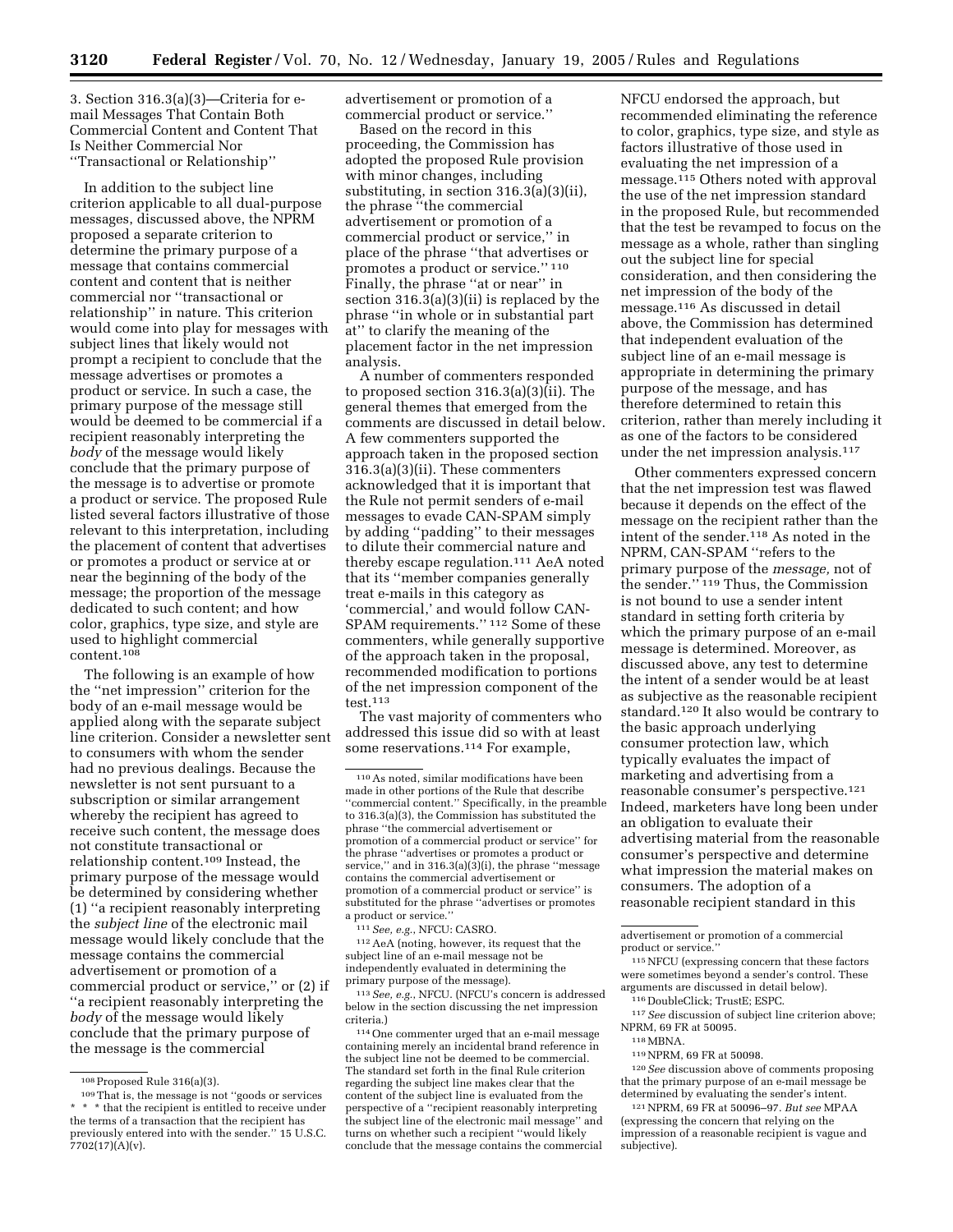Rule, then, is consistent with Commission precedent.

Some commenters suggested that if the Commission were to retain this standard, that a safe harbor be created as well to protect companies ''that undertake a good-faith effort to comply with the rules \* \* \* 122 "The Commission declines to include a safe harbor in the final Rule because it is unpersuaded by the record or the circumstances that such a provision is warranted and necessary in this instance. A safe harbor is appropriate to prevent liability from being unfairly applied to an entity, which errs despite its genuine attempts to comply with the provisions of a rule, usually due to circumstances beyond its control, and would be subject to liability for what essentially amounts to a mistake, but for the safe harbor provision.123 In the view of the Commission, the criteria for determining the primary purpose of an e-mail message are set forth with clarity in the final Rule, thus making it unlikely that a company striving to be in compliance will err in appropriately categorizing the content it sends via email.

Finally, MPA criticized the proposal, opining that it will restrict senders of commercial and ''other'' content from referring to a product or service in the subject line or including third-party advertisements at or near the top of the message or in ''exciting eye catching graphics and text'' if they intend to avoid regulation as commercial messages under the proposed Rule.124 MPA further criticized reliance on the factors ''irrespective of the overall content of the e-mail when viewed in its totality.'' This reflects a misunderstanding of section 316.3(a)(3)(ii). Indeed, the net impression standard seeks expressly to evaluate the message *in its totality,* looking to the impression the entire email message makes on a reasonable recipient. If a sender prominently places advertising near the top of the body of an e-mail message, and draws attention to this content (over the other content in the message), then the net impression of the e-mail message in its totality may be that the message is commercial. The consequence of this determination is

that the message will have to include an opt-out mechanism and otherwise comply with CAN-SPAM. However, nothing would prohibit the sender from formulating the message in a way that has a different result. Although this is necessarily a fact-based analysis, the Commission has derived the net impression standard from its traditional analysis of advertising under the FTC Act,<sup>125</sup> and believes it is one with which advertisers are already familiar and able to comply.

A few comments focused on the specific factors set forth in the proposed Rule as illustrative of those that can be used to determine the net impression of an e-mail message. These factors include the placement of content that advertises or promotes a product or service at or near the beginning of the body of the message; the proportion of the message dedicated to such content; and how color, graphics, type size, and style are used to highlight the commercial content.126 CASRO endorsed these factors, stating that ''[t]he structure of an e-mail message is the clearest and most direct manifestation of the sender's intent.'' 127

NAR sought clarification of the net impression factor regarding placement of content that advertises or promotes a product or service at or near the beginning of the body of the message, noting that ''it is now commonplace to create an e-mail message that is formatted like a Web page using similar multi-layered commercial and noncommercial text. Sidebars that contain commercial and noncommercial content and span the full length of the e-mail message are regularly used in web-like e-newsletter messages.'' 128 Similarly, NRF noted that it is common to place banner advertising lengthwise down one side of a dual purpose e-mail message, and expressed concern about whether the placement of these advertisements ''at or near the top'' of the message would mean that they would be viewed as commercial rather than transactional.<sup>129</sup>

As noted above in the section discussing the placement standard for email messages containing commercial and transactional or relationship content, the Commission wishes to

125 69 FR at 50096.

provide the clearest possible standards in the final Rule to facilitate compliance. Thus, in response to the concerns raised by commenters regarding possible confusion over the proposed Rule's ''at or near the top'' placement factor within the net impression analysis, the Commission has modified this language. In the final Rule, the phrase ''at or near the top'' has been replaced by the phrase ''in whole or in substantial part, at \* \* \*.'' In addition, as noted above, the term ''commercial'' has been added as a modifier of the terms ''advertisement or promotion'' and ''product or service,'' to conform the text of the final Rule to that of the Act.

NAR also sought clarification regarding the net impression factor that looks to the proportion of the message dedicated to such content. In its comment, NAR urged the Commission to provide compliance guidance that would elucidate the proportion of an email devoted to commercial advertisement or promotion that would cause an e-mail message to be viewed as commercial. As noted in the NPRM, the Commission rejects a ''rigidly mechanical 'proportion' standard for determining the primary purpose of a message'' because such a standard could easily be evaded by those seeking to avoid regulation under CAN-SPAM.130 Nonetheless, the Commission believes that the proportion of the message devoted to commercial content versus ''other'' non-commercial, nontransactional or relationship content is a factor relevant to the analysis a reasonable recipient will engage in to determine the primary purpose of a message. The greater the proportion of a message devoted to commercial advertisement or promotion of a commercial product or service, the more likely the balance will tip toward classification of the entire message as commercial.

NAR also requested clarification regarding the extent to which color, graphics, type size, and style will influence the determination that a particular e-mail message is commercial, and whether each would be considered independently or the factors would be considered as a whole.131 As with the evaluation of advertising claims under FTC jurisprudence, these factors—color, graphics, type size, and style—will be evaluated as part of ''the

<sup>122</sup> Verizon; Keyspan (incorporate sender's intent as a factor in the analysis, as well as adding safe harbor to protect those ''not purposefully or intentionally trying to evade the CAN-SPAM Act.'').

<sup>123</sup>*See, e.g.*, 16 CFR 310.4(b)(3) (do not call safe harbor in Telemarketing Sales Rule) and 16 CFR 310.4(b)(4) (call abandonment safe harbor in Telemarketing Sales Rule).

<sup>124</sup>MPA. *See also* ABM (seeking clarification that ancillary advertising sent along with ''other'' content in an e-mail message will not necessarily make a message commercial).

<sup>126</sup>Proposed Rule 316.3(a)(3)(ii).

<sup>127</sup>CASRO (but recommending explicitly adding sender intent as an additional net impression factor to discourage those who might deliberately structure a message to confuse recipients about its purpose, such as advertisements designed to look like surveys).

<sup>128</sup>NAR. *But see* CASRO (supporting the placement factor). 129NRF.

<sup>130</sup>NPRM, 69 FR at 50098.

<sup>131</sup>NAR.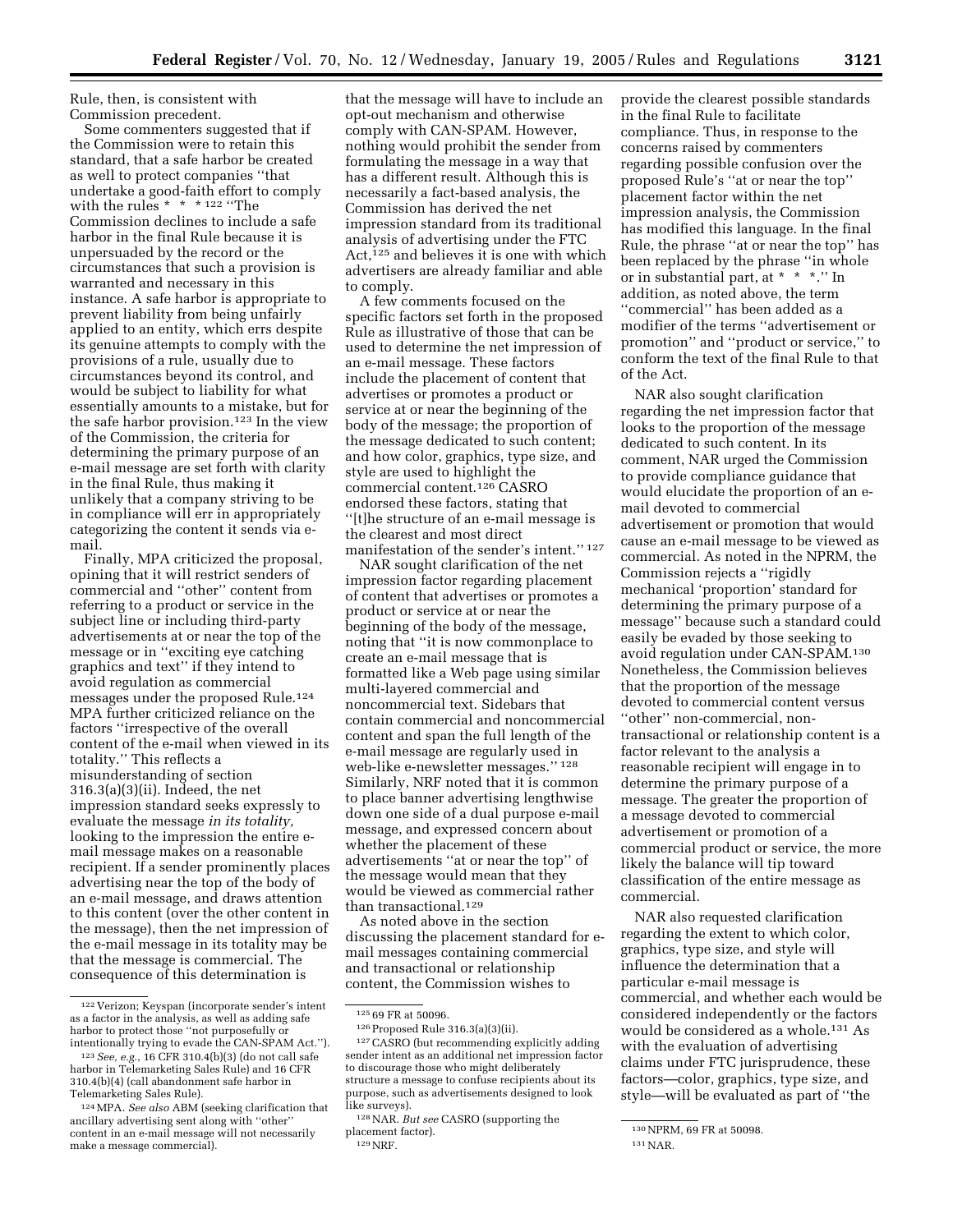entire mosaic, rather than each tile separately."<sup>132</sup>

NFCU recommended eliminating this criterion altogether because the formatting of the message text is beyond the sender's control in instances where, for example, an e-mail message sent in HTML format may be converted to plain text by the recipient's e-mail program, altering the sender's original formatting. The comments merely asserted that conversion of an e-mail message by an ISP or a recipient's e-mail program could result in a message that was noncommercial in its HTML form becoming commercial once it is converted to plain text. However, as NCL points out, ''no matter what media they use, marketers spend considerable time and resources trying to anticipate how consumers will react to all aspects of their advertisements, including the placement of information, type size and style, wording, color, graphics, etc.'' 133 Because senders want to effectively communicate their message to recipients, it seems likely that they consider the result if an e-mail message in HTML format is converted to plain text. Moreover, if an e-mail message is sent in HTML format, but then converted to plain text by the recipient's e-mail client, the text will be converted to the default font, color and size set by the client. There is no evidence to support the assertion that this conversion process could result in commercial text being *emphasized.* Thus, the Commission declines to eliminate from the net impression test the factor focusing on whether commercial content is highlighted.

A small number of commenters also addressed the issue of whether the identity of the sender should be considered in determining the primary purpose of an e-mail message. CASRO suggested adding the identity of the sender to the net impression factors in the Rule noting that ''[t]he sender's identity could provide critical information as to the nature of its business or non-commercial activities  $^{\star}$   $\hspace{0.1mm}^{\star}$   $\hspace{0.1mm}^{\star}$  ."  $^{134}$  NCL advocated a different approach: if a message containing commercial and ''other'' content is sent by a for-profit entity, then the message would be automatically deemed

commercial, but if it is sent by a not-forprofit, the primary purpose of the message would be determined by the impact of the message on a reasonable recipient.135 The Commission finds that the comments provide insufficient basis to add an express statement in the final Rule that the identity of the sender will be a factor in the net impression analysis. However, it bears noting that the current factors are illustrative, and that other factors, including the identity of the sender, may be considered in making a determination as to the net impression of an e-mail message.

Finally, some commenters addressed the question of deceptive advertising format. In the NPRM, the Commission noted that it declined to evaluate the status of an e-mail message based solely on the intent of the sender, but highlighted the possibility that sender intent could be useful in ensuring coverage when a sender structures a commercial e-mail message in such a way as to deceive the recipient into believing that a message is noncommercial. NetCoalition strongly objected to the idea that sender's intent could impact on whether an e-mail message is commercial or not, stating ''[s]uch a test is inappropriate, because it undermines the Net Impression test, sows enforcement uncertainty, is unfair to senders by not rewarding senders who have positive intentions when sending messages, and could discourage companies from adopting a robust CAN-SPAM compliance program because of the fear that actions intended to comply with CAN-SPAM could be wrongly construed as 'deliberately structuring.' " 136 On the other hand, CASRO advocated looking at sender intent in this context, noting that some e-mail senders deliberately structure their messages to appear to be legitimate surveys when, in fact, they are advertising or promoting products or services.<sup>137</sup> After considering the comments, the Commission declines to include sender intent as a component of the net impression analysis because the benefits of including such a provision are outweighed by the risk that such a factor could erroneously cause noncommercial messages to be categorized as commercial. For example, a *bona fide* periodical delivered via e-mail consisting of informational content sponsored by commercial content likely will not have a commercial primary purpose under the final Rule's criteria. If the sender's intent was part of this analysis, however, such a message could be considered to have commercial primary purpose if the sender would not have transmitted the message without the commercial content. In such a situation, the commercial content could be considered essential, and, thus, it may appear that the sender intended the commercial content to be primary.

On the other hand, spammers may try to evade CAN-SPAM by presenting the commercial content of their e-mail messages in the guise of informational content, deliberately structuring their messages to create the mistaken impression in the minds of reasonable recipients that the messages do not have a commercial primary purpose. A spammer might try to argue that, applying the Commission's criteria, CAN-SPAM does not cover such a message, because a recipient reasonably interpreting the message would not likely conclude that the primary purpose of the message is commercial. The Commission believes this strategy may tempt some spammers, although it is unclear whether e-mail messages are as conducive to deceptive format ploys as are other media.138 In any event, if a sender deliberately structures his message to create a false impression that the message does not have a commercial primary purpose, the message should be considered to have a commercial primary purpose under the final Rule's criteria. In the Commission's view, if a message's entire design is to disguise commercial content as non-commercial content, the message is commercial.139

139*See* final Rule 316.3(a)(1): ''If an electronic mail message consists exclusively of the commercial advertisement or promotion of a commercial product or service, then the 'primary purpose' of the message shall be deemed to be commercial.''

<sup>132</sup>*Cliffdale Assocs.* (Deception Statement), 103 F.T.C. at 181, citing and quoting *FTC* v. *American Home Products,* 695 F.2d 681, 688 (3rd Cir. 1982). Entities subject to the final Rule may also find it useful to review the Commission's Dot Com Disclosure Guide (available online at *http:// www.ftc.gov/bcp/conline/pubs/buspubs/dotcom/*) for guidance on the applicability of the Commission's net impression standard to online advertising media.

<sup>133</sup>NCL.

<sup>134</sup>CASRO.

<sup>135</sup>NCL.

<sup>136</sup> NetCoalition.

<sup>137</sup>CASRO.

<sup>138</sup> In other contexts, such as direct mail marketing, the Commission has sued marketers for violating the FTC Act because they disguised their sales pitches as informational content. The Commission recently filed a complaint against A. Glenn Braswell and four of his corporations alleging, among other things, that the defendants used deceptive advertising formats (including advertising material portrayed as an independent health magazine) to market their products. *See FTC* v. *A. Glenn Braswell, et al.,* No. CV 03–3700 DT (PJWx) (C.D. Cal. filed May 27, 2004). For other deceptive format enforcement actions brought by the Commission, *see FTC* v. *Direct Mktg. Concepts, Inc.,* Civ. No. 04–11136–GAO (D. Mass. filed June 1, 2004); *Mega Sys., Int'l., Inc.,* 125 F.T.C. 973 (consent order) C–3811 (June 8, 1998); *Olsen Laboratories, Inc.,* 119 F.T.C. 161 (consent order) C– 3556 (Feb. 6, 1995); *Wyatt Mrktg. Corp.,* 118 F.T.C. 86 (consent order) C–3510 (July 27, 1994); *Synchronal Corp.,* 116 F.T.C. 989 (consent order) D–9251 (Oct. 1, 1993); *Nat'l. Media Corp.,* 116 F.T.C. 549 (consent order) C–3441 (June 24, 1993); *CC Pollen Co.,* 116 F.T.C. 206 (consent order) C– 3418 (March 16, 1993) (consent order); *Nu-Day Enterprises, Inc.,* 115 F.T.C. 479 (consent order) C– 3380 (Apr. 22, 1992); *Twin Star Productions,* 113 F.T.C. 847 (consent order) C–3307 (Oct. 2, 1990) (consent order); *JS&A Group, Inc.,* 111 F.T.C. 522 (consent order) C–3248 (Feb. 24, 1989).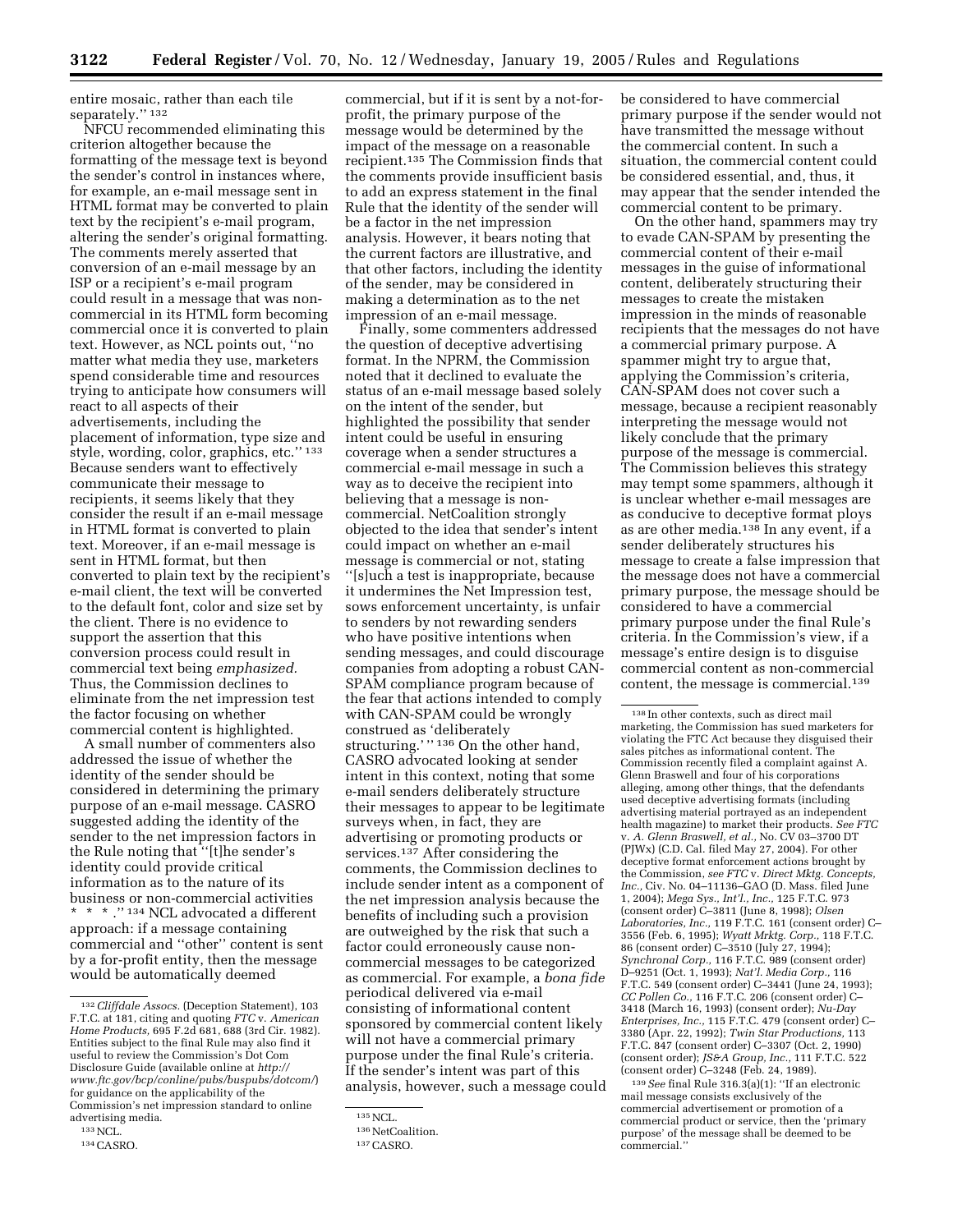The Commission will use other tools in its law enforcement arsenal, specifically section 5 of the FTC Act, to combat the practice of using a deceptive advertising format in e-mail.

a. Alternate Approaches Suggested by Commenters

A handful of alternative proposals were suggested by commenters. MBNA suggested framing the test in terms of when messages are non-commercial and non-transactional/relationship rather than in terms of when they are commercial.140 Specifically, MBNA recommended that the primary purpose of an e-mail message be deemed to be non-commercial if the ''other'' (*i.e.*, noncommercial, non-transactional/ relationship) content is referenced in the subject line, and begins to appear at or near the beginning of the message. The test proposed by MBNA includes the inverse of the subject line criterion in the proposed Rule, but eliminates the net impression criterion in favor of a placement standard, such as that used in evaluating e-mail messages containing commercial and transactional or relationship content.

The final Rule determines whether an e-mail message is commercial based on a reasonable recipient's interpretation of the subject line, and, if necessary, the net impression made by the body of the message. Therefore, if the subject line of a dual-purpose message only references the ''other'' content included in the message, then the recipient could not reasonably interpret the subject line as commercial. Rather, a recipient would reasonably view it as ''other.'' Substituting the inverse test proposed by MBNA would not materially modify this analysis, but rather would add a duplicative criterion for determining when a subject line refers to ''other'' content. The Commission declines to add this criterion as it is unnecessary.

The Commission also rejects MBNA's suggestion regarding the use of a ''placement only'' test in lieu of the net impression standard. As discussed above, the placement criterion is used to evaluate dual-purpose e-mail messages that involve commercial content and transactional or relationship content. An objective test that focuses only on placement of the transactional or relationship content at the beginning of the message is proper because Congress identified this content as being important to consumers.141 Based on the record, the Commission does not believe

the placement standard is appropriate for dual-purpose messages that combine commercial content and noncommercial, non-transactional/ relationship content. In this context, an objective placement standard would give spammers the ability to easily structure even primarily commercial email messages in a way to evade CAN-SPAM. For example, if the sender placed paragraphs of random words at the beginning of a message, and then followed them with a one-line link to a commercial Web site, under a placement analysis, this message would not be commercial. However, under the more flexible net impression test, a reasonable recipient would likely conclude that the primary purpose of the message is commercial. Therefore, the Commission continues to believe that the net impression standard will be a more effective means of determining the primary purpose of messages that contain commercial and ''other'' content, and therefore, declines to make the suggested modification.

Experian suggested making the test conjunctive by joining the subject line and net impression criteria clauses with an ''and'' rather than an ''or.'' For this type of dual-purpose message to be considered commercial under Experian's proposal, a reasonable recipient would need to interpret the subject line of an e-mail message as demonstrating that a message is commercial *and* conclude that the primary purpose of the body of the message is the commercial advertisement or promotion of a commercial product or service. The Commission declines to frame the test in this way, because it believes that the subject line is of independent importance to recipients as they review the e-mail they receive. As noted in the NPRM, recipients rely upon the content of the subject line in determining whether to open and read a message, or delete it.142 Therefore, the final Rule retains the two-part test for evaluating the primary purpose of e-mail messages containing both commercial and ''other'' content.

#### 4. Criteria for E-mail Messages Containing Only Transactional or Relationship Content

As discussed in detail above, the proposed Rule included a provision addressing how to determine the primary purpose of an e-mail message that contains only commercial content, as well as provisions dealing with two types of dual purpose messages: (1) Those containing commercial plus

transactional or relationship content, and (2) those containing commercial plus ''other,'' non-transactional or relationship content.143 The proposed Rule, however, did not include a provision addressing how an e-mail message containing only transactional or relationship content would be treated under the Rule.

A small number of commenters raised this omission, and sought clarification regarding the treatment of an e-mail message that contains only transactional or relationship content.144 In response, the final Rule contains an additional provision that focuses specifically on those e-mail messages that contain only transactional or relationship content. Specifically, section 316.3(b) of the final Rule states:

In applying the term ''transactional or relationship message'' defined in the CAN-SPAM Act, 15 U.S.C. 7702(17), the ''primary purpose'' of an electronic mail message shall be deemed to be transactional or relationship if the electronic mail message consists exclusively of transactional or relationship content as set forth in paragraph (c) of this section.

By including this provision, the Commission believes at least two purposes are served. First, the mandate of the CAN-SPAM Act is carried out. The Act requires that the Commission set forth regulations defining the criteria by which the primary purpose of an email message may be discerned. This ''primary purpose'' language is found in the Act in both the definition of ''commercial electronic mail message'' 145 and the definition of ''transactional or relationship message.'' 146 Therefore, for the sake of symmetry, the Commission has included parallel provisions in the final Rule that address both purely commercial and purely transactional or relationship messages.

Secondly, the inclusion of this provision is directly responsive to commenters who expressed concern that, without it, certain transactional messages could be mis-categorized as commercial under the dual purpose test for commercial plus transactional messages.147 The text of section 316.3(b) of the final Rule clarifies for industry members their obligations when sending messages that contain exclusively content that falls into one or more of the

- 144*See, e.g.*, NetCoalition.
- 145 15 U.S.C. 7702(2).
- 146 15 U.S.C. 7702(17).

<sup>140</sup>MBNA.

<sup>141</sup>Because these senders have a business relationship with their recipients, the likelihood of consumer harm is reduced. *See* NPRM, 69 FR at

<sup>50096.</sup> 142NPRM, 69 FR at 50095.

<sup>143</sup>*See* proposed Rule sections 316.3(a)(1) (commercial only); 316.3(a)(2) (commercial plus transactional or relationship) and 316.3(a)(3) (commercial plus ''other,'' non-transactional or relationship).

<sup>147</sup>*See, e.g.*, NetCoalition; NRF.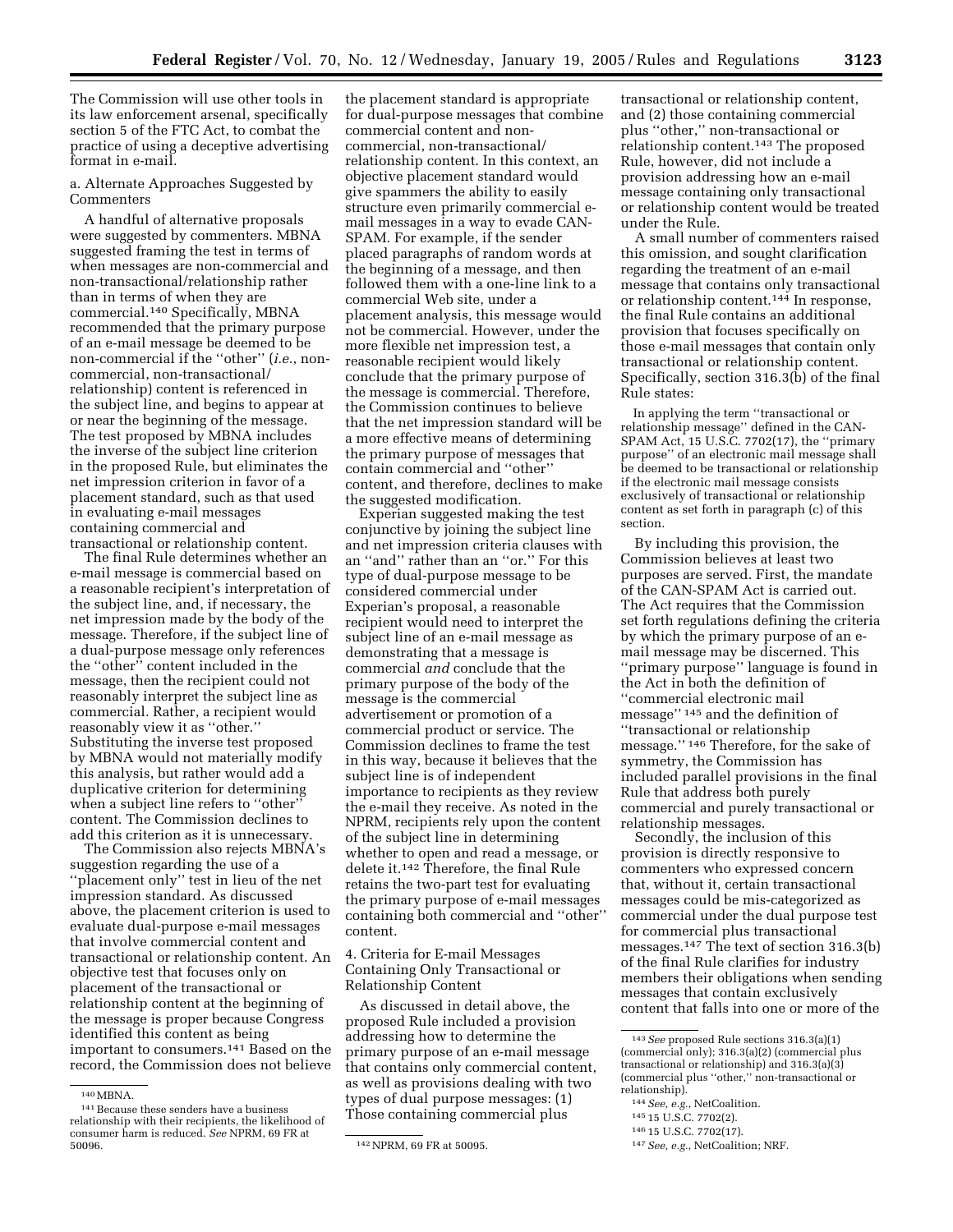transactional or relationship categories set forth in section 316.3(c) of the final Rule. Specifically, such messages are deemed to have a primary purpose that is transactional or relationship and, thus, are subject to only the Act's prohibition against false or misleading transmission information.148 The Commission believes that this clarification will ease the compliance burden for those senders who transmit exclusively transactional or relationship content, and will better effectuate the mandate of the Act.

Therefore, the final Rule includes section 316.3(b) to ensure that messages containing only transactional or relationship content are categorized as such.

5. Commenters' Constitutional Challenges to the Commission's Criteria Facilitating the Determination of an email Message's Primary Purpose

Commenters' constitutional arguments addressed two primary aspects of CAN-SPAM's regulation of email messages: whether the *Act's regulation* of e-mail is constitutional, and whether the *Commission's criteria* for determining whether the primary purpose of an e-mail message is commercial under CAN-SPAM are constitutional.

a. The Constitutionality of CAN-SPAM

Some commenters claimed that CAN-SPAM cannot withstand First Amendment scrutiny.149 In *Central Hudson Gas & Elec. Corp.* v. *Pub. Serv. Comm'n of New York,* 447 U.S. 557 (1980), the Supreme Court established the applicable analytical framework for determining the constitutionality of a regulation of commercial speech that is not misleading and does not otherwise involve illegal activity. Under that framework, the regulation: (1) Must serve a substantial governmental interest; (2) must directly advance this interest; and (3) is not more extensive than necessary to serve the government's interests 150—that is, there must be ''a 'fit' between the legislative ends and the means chosen to accomplish those ends \* \* \* a fit that is not necessarily perfect, but reasonable \* \* \* that employs not necessarily the least restrictive means but \* \* \* a means narrowly tailored to achieve the

149*See* EFF; MPA; MPAA; NAA; PMA. 150*Central Hudson,* 447 U.S. at 566.

CAN-SPAM regulates commercial email messages, and it does not regulate non-commercial e-mail.154 The proper standard to assess the Act's regulation of e-mail, therefore, is *Central Hudson*'s test, not strict scrutiny. CAN-SPAM's regulation of commercial e-mail messages clearly satisfies the *Central Hudson* test. First, as explained in section 7701 of the Act, CAN-SPAM addresses two substantial government interests that the Supreme Court has recognized: it protects individuals' privacy,155 and it protects individuals from fraudulent and deceptive marketing.156 In addition, CAN-SPAM advances another interest specifically articulated by Congress: it promotes the effectiveness of e-mail as a valuable means of communication.157 No

- 152*See* MPA; MPAA; NAA.
- 153*See* EFF; MPA; MPAA; NAA; PMA.
- 154 15 U.S.C. 7701(b).

155*See Rowan* v. *Post Office Dept.*, 397 U.S. 728 (1970) (The government has a substantial interest in protecting the privacy of individuals in their homes.); *Frisby* v. *Schultz,* 487 U.S. 474, 485 (1988) (''Individuals are not required to welcome unwanted speech into their own homes and the government may protect this freedom.''); *see also Mainstream Mktg. Servs.* v. *FTC,* 358 F.3d 1228 (10th Cir. 2004) (holding that protecting the privacy of individuals in their homes and protecting consumers against the risk of fraudulent and abusive solicitation are ''undisputedly substantial government interests'').

156*See Watchtower Bible and Tract Soc'y* v. *Village of Stratton,* 536 U.S. 150 (2002) (noting that precedents establish that prevention of fraud, prevention of crime, and protection of residents' privacy are important interests that the government may seek to safeguard through some form of regulation); *Schaumburg* v. *Citizens for Better Env't.,* 444 U.S. 620, 637 (1980) (protecting the public from fraud, crime, and undue annoyance are indeed substantial); *see also Mainstream,* 358 F.3d 1228.

157Section 7701(a) (1) and (2) of CAN-SPAM states: ''Electronic mail has become an extremely important and popular means of communication, relied on by millions of Americans on a daily basis for personal and commercial purposes. Its low cost and global reach make it extremely convenient and efficient, and offer unique opportunities for the development and growth of frictionless commerce. The convenience and efficiency of electronic mail are threatened by the extremely rapid growth in the volume of unsolicited commercial electronic mail. Unsolicited commercial electronic mail is currently estimated to account for over half of all electronic mail traffic, up from an estimated 7 percent in 2001, and the volume continues to rise. Most of these messages are fraudulent or deceptive in one or more respects.'' 15 U.S.C. 7701(a)(1) and (2).

commenter argued that these are not substantial government interests.

Second, CAN-SPAM directly advances these substantial government interests. CAN-SPAM protects consumers' privacy by allowing individual e-mail recipients to choose whether to opt-out of receiving additional commercial e-mail messages from any particular sender and by requiring commercial e-mail messages to clearly and conspicuously disclose the opt-out mechanism. CAN-SPAM protects consumers from fraudulent or deceptive e-mail marketing by prohibiting false, misleading, or deceptive transmission or subject line information. In addition, CAN-SPAM advances the governmental interest in promoting e-mail as a communication tool by allowing individual recipients to opt-out of future unwanted commercial messages, thus reducing the likelihood that wanted electronic mail messages ''will be lost, overlooked, or discarded amidst the larger volume of unwanted messages."<sup>158</sup>

Third, CAN-SPAM is not more extensive than necessary to serve the government's interests.159 ''The Government is not required to employ the least restrictive means conceivable, but it must demonstrate narrow tailoring of the challenged regulation to the asserted interest—'a fit that is not necessarily perfect, but reasonable; that represents not necessarily the single best disposition but one whose scope is in proportion to the interest served.'" 160 The Act protects consumers' privacy by giving e-mail recipients the chance to opt-out of future commercial e-mail messages from a particular sender; CAN-SPAM does not give this control to the government, and it does not prohibit any marketer from sending a commercial e-mail message to any recipient until a recipient submits an opt-out request. CAN-SPAM protects consumers from fraud and deception by prohibiting misleading transmission information and subject lines, and by requiring disclosure that the message is an advertisement and disclosure of the sender's address. CAN-SPAM promotes e-mail as a communications tool by allowing recipients to stop unwanted commercial messages one sender at a time. No commenter argued that the fit between these measures and these interests is unreasonable. Thus, CAN-SPAM's regulation of commercial e-mail

<sup>148</sup>*See* 15 U.S.C. 7704(a)(1), which applies equally to ''commercial electronic mail messages'' and ''transactional or relationship messages.'' The Act's other requirements and prohibitions are targeted at ''commercial electronic mail messages.''

desired objective.'' 151 Three commenters argued that CAN-SPAM fails to satisfy any part of this test.152 These commenters, and others, argued that CAN-SPAM must meet the ''strict scrutiny" First Amendment standard.<sup>153</sup> According to NAA, under that standard, a regulation must identify a compelling government interest and must be the least restrictive means of satisfying that interest.

<sup>151</sup>*Bd. of Trs. of State Univ. of N.Y.* v. *Fox,* 492 U.S. 469, 480 (1989).

<sup>158</sup> 15 U.S.C. 7701(a)(4).

<sup>159</sup>*See Central Hudson,* 447 U.S. at 566.

<sup>160</sup> *Greater New Orleans Broadcasting Assoc., Inc.*

v. *United States,* 527 U.S. 173, 188 (1999) (quoting *Bd. of Trs. of State Univ. of N.Y.,* 492 U.S. at 480).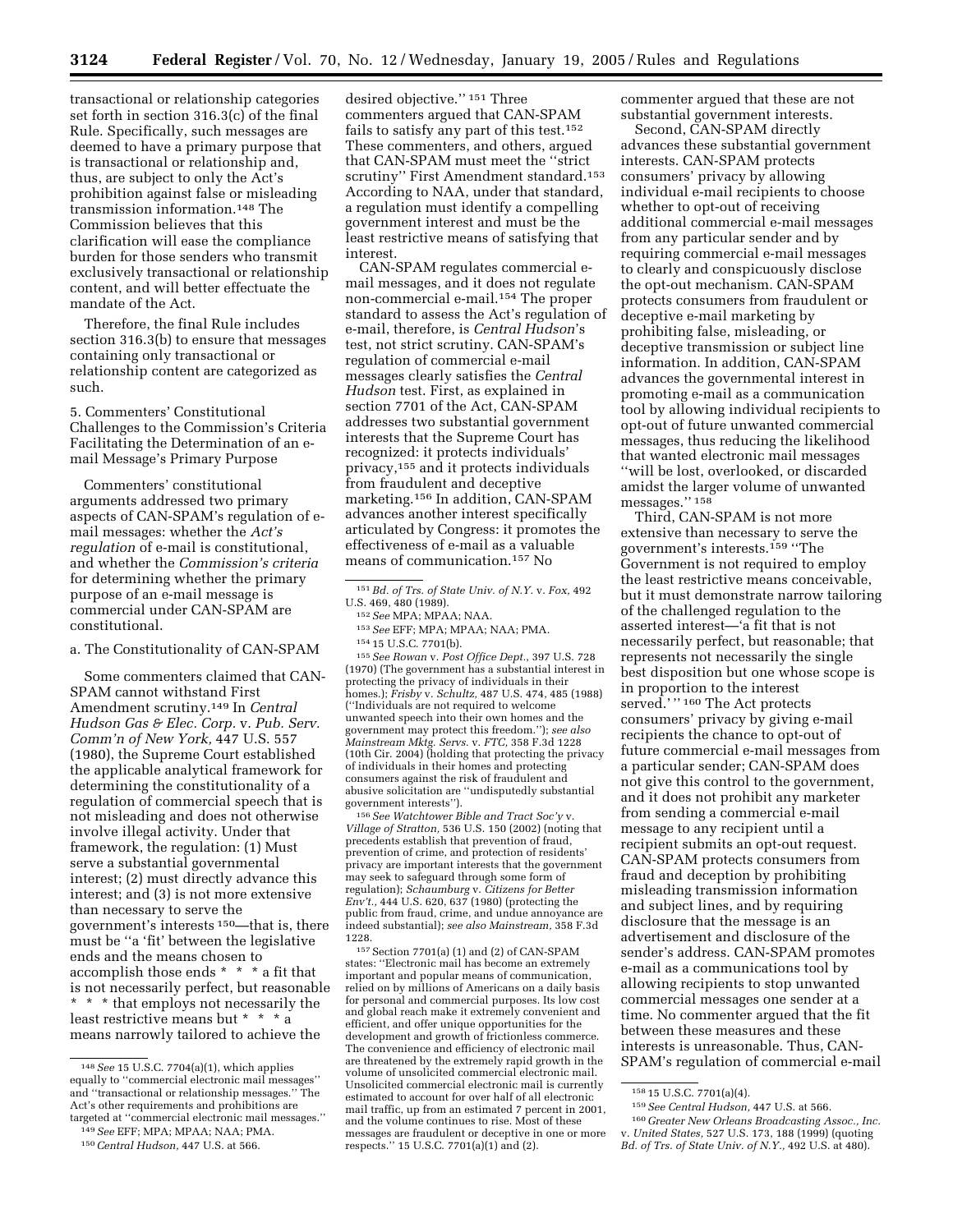messages satisfies *Central Hudson*'s test for regulations addressing commercial speech.

b. The Constitutionality of the Commission's Criteria

Commenters responding to the Commission's proposed criteria in the NPRM also argued that the Commission's criteria—as opposed to the Act itself—were unconstitutional.161 These commenters claimed that the criteria would improperly subject noncommercial speech within e-mail messages to CAN-SPAM's regulation of commercial e-mail messages. These commenters—mostly representing periodical publishers—typically requested a blanket exemption from CAN-SPAM for all *bona fide* newsletters and other periodicals delivered via email.162 The Commission believes that the final Rule's criteria facilitating the determination of an e-mail message's primary purpose likely serve to exclude *bona fide* newsletters and other such publications from regulation as commercial e-mail messages. Therefore, the Commission declines to create a special blanket exemption for any particular group of e-mail messages.

The Supreme Court has articulated its understanding of what constitutes commercial speech in various ways in various decisions. For example, the speech at issue in *Bolger* v. *Youngs Drug Products Corp.*,163 was deemed commercial where the speech was conceded to be an advertisement, the speech referred to a particular product, and the speaker had an economic motive. In *Virginia State Board of Pharmacy* v. *Virginia Citizens Consumer Council, Inc.*,164 the speech at issue was deemed commercial because it did no more than propose a commercial transaction. The Commission believes that the concept embodied in section 7702(2) of CAN-SPAM and incorporated in the final Rule's ''primary purpose'' provisions is consistent with the general principles underlying these precedents. At any rate, the Commission wishes to emphasize in the strongest possible terms that it does not intend for the criteria it is adopting to result in the regulation of non-commercial speech as commercial e-mail under the CAN-SPAM regulatory scheme. To make this intention as express and as clear as possible, the Commission has added the following as footnote 1 in section 316.3(a) of the final Rule: ''The Commission does not intend for these

criteria to treat as a 'commercial electronic mail message' anything that is not commercial speech.'' The Commission intends that the rules it adopts under CAN-SPAM be consistent both with Congress's intent regarding the scope of the Act, and with applicable First Amendment decisions.165

As it developed its ''primary purpose'' criteria, the Commission was mindful of judicial holdings governing the regulation of periodicals. As set forth above,166 one criterion for assessing messages containing both commercial content and content that is neither commercial nor transactional or relationship (*e.g.*, unsolicited periodicals) is whether a recipient reasonably interpreting the message would likely conclude that the message's primary purpose is commercial. That standard must be evaluated against relevant precedent. Two cases cited by commenters offer useful guidance.167 In *Hays County Guardian* v. *Supple*,168 the court held that a newspaper was not commercial speech even when it included advertising matter because it also contained matters of highest public concern. In *Ad World, Inc.* v. *Township of Doylestown*,169 the court held that the line between commercial and noncommercial speech for First Amendment purposes cannot be drawn by some magic ratio of editorial to advertising content. The Commission does not intend for its ''net impression'' standard for determining the primary purpose of e-mail messages containing both commercial content and content that is neither commercial nor transactional or relationship to treat *bona fide* newsletters and other periodicals as commercial e-mail messages. On the other hand, the Commission cannot, as some commenters insisted, grant a blanket

168 969 F.2d 111 (5th Cir. 1992).

169 672 F.2d 1136 (3rd Cir. 1982).

exemption to all messages that are ''*bona fide* newsletters.'' As the Commission noted in the NPRM, one of its concerns in this proceeding has been that ''spammers not be able to structure their messages to evade CAN-SPAM by placing them outside the technical definition of 'commercial electronic mail message.' A typical example is a hypothetical message, unrequested by the recipient, that begins with a Shakespearean sonnet (or paragraphs of random words) and concludes with a one-line link to commercial Web site.'' 170 As the Commission noted, a recipient of such a message could reasonably conclude that the message's primary purpose is commercial.171

Commenters advocating a *bona fide* newsletter exemption offered no adequate explanation of how such an exemption could be limited. Most importantly, they failed to explain how CAN-SPAM could continue to treat as ''commercial'' the ''Shakespearean sonnet'' spam (unsolicited messages coupling informational content—such as a Shakespearean sonnet, aphorisms, or random words and phrases—with a sales pitch). To preserve the protections against unwanted commercial speech that CAN-SPAM grants, the Commission has determined to subject all messages containing commercial content and content that is neither commercial nor transactional or relationship to the same standard.

#### *D. Section 316.4—Sexually Explicit Labeling Rule*

This provision of the final Rule is retained from the proposed Rule. Section 316.4 of the proposed Rule included the Sexually Explicit Labeling Rule. In the August 13, 2004, NPRM, the only change proposed to the Sexually Explicit Labeling Rule was to renumber it as section 316.4. The Sexually Explicit Labeling rule was originally numbered section 316.1 when it was promulgated on April 19, 2004. The Commission requested comment on this proposed change and did not receive any responsive comments.

#### *E. Section 316.5—Severability*

This provision of the final Rule is retained from the proposed Rule. The Commission did not receive any comment on this provision in response to the NPRM. This provision, which is identical to the analogous provision included in the Sexually Explicit Labeling Rule, provides that if any portion of the final Rule is found invalid, the remaining portions will

<sup>161</sup>*See* Courthouse; EFF; MPAA; NAA.

<sup>162</sup>*See* Courthouse; MPA; NAA.

<sup>163</sup> 463 U.S. 60 (1983).

<sup>164</sup> 425 U.S. 748 (1976).

<sup>165</sup>There are several statements in the legislative history expressing the intentions of members of Congress that CAN-SPAM not encroach on transactional or relationship e-mail communications, or on fully-protected noncommercial speech. For example, Senator Wyden expressed his intent that CAN-SPAM not interfere ''with a company's ability to use e-mail to inform customers of warranty information, provide account holders with monthly account statements, and so forth.'' 149 Cong. Rec. S5208 (Apr. 10, 2003). Similarly, Representative Sensenbrenner stated that ''the legislation concerns only commercial and sexually explicit e-mail and is not intended to intrude on the burgeoning use of e-mail to communicate for political, news, personal and charitable purposes.'' 149 Cong. Rec. H12193 (Nov. 21, 2003).

<sup>166</sup>Part II C 3 of this Statement of Basis and Purpose.

<sup>167</sup>*See* MPA; NAA.

<sup>170</sup> 69 FR at 50101 (Aug. 13, 2004).

<sup>171</sup> *Id.*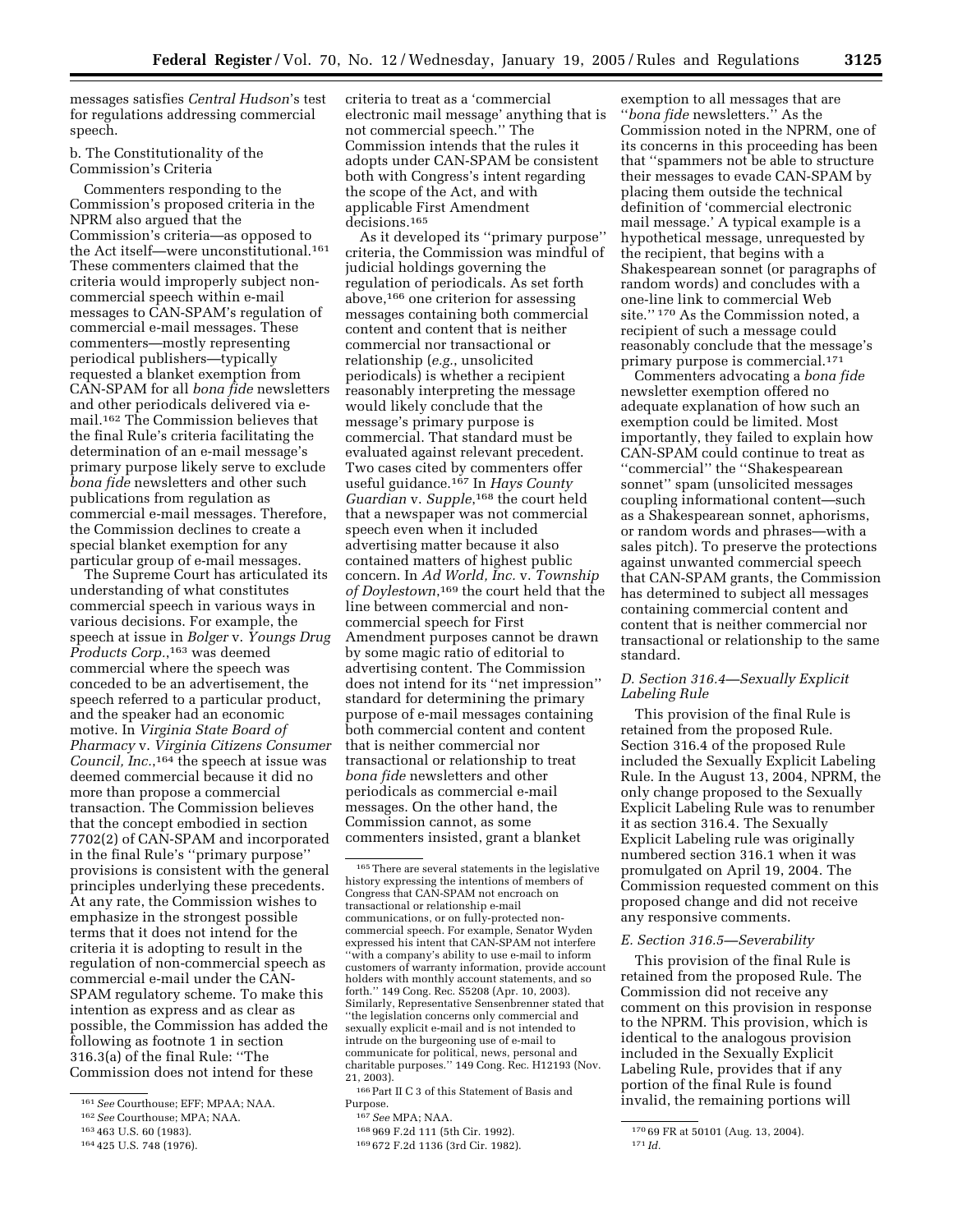survive. This provision pertains to the entirety of the final Rule.

#### **III. Paperwork Reduction Act**

In accordance with the Paperwork Reduction Act of 1995, 44 U.S.C. 3506 (''PRA''), the Commission reviewed the proposed and final Rule. The Rule does not impose any recordkeeping, reporting, or disclosure requirements, nor does it otherwise constitute a ''collection of information'' as defined in the regulations implementing the PRA.172

#### **IV. Regulatory Flexibility Act**

The NPRM included an initial regulatory flexibility analysis (''IRFA'') under the Regulatory Flexibility Act (''RFA''),173 even though the Commission did not expect that the proposed Rule would have a significant economic impact on a substantial number of small entities. In addition, the Commission invited public comment on the proposed Rule's effect on small entities to ensure that no significant impact would be overlooked.174

This Final Regulatory Flexibility Analysis (''FRFA'') incorporates the Commission's initial findings, as set forth in the August 13, 2004, NPRM; addresses the comments submitted in response to the IRFA notice; and describes the steps the Commission has taken in the final Rule to minimize its impact on small entities consistent with the objectives of the CAN-SPAM Act.

#### *A. Succinct Statement of the Need for, and Objectives of, the Final Rule*

The final Rule was created pursuant to the requirement imposed by the Controlling the Assault of Non-Solicited Pornography and Marketing Act of 2003 (''CAN-SPAM'' or ''the Act'') that the Commission, not later than 12 months after December 16, 2003, ''issue regulations pursuant to section 7711 [of the Act] defining the relevant criteria to facilitate the determination of the primary purpose of an electronic mail message.''

*B. Summary of Significant Issues Raised by the Public Comments in Response to the IRFA* 

In the IRFA, the Commission sought comment regarding the impact of the proposed Rule and any alternatives the Commission should consider, with a specific focus on the effect of the Rule on small entities. The public comments on the proposed Rule are discussed

above throughout the Statement of Basis and Purpose, as are the minor changes that have been made in the final Rule. After reviewing the comments, including the very small number that specifically addressed the impact of the Rule on small entities, the Commission does not believe that the final Rule will unduly burden the entities who send commercial electronic mail messages or transactional or relationship mail messages.175

*C. Explanation as to Why No Estimate Is Available Regarding the Number of Small Entities to Which the Final Rule Will Apply* 

Determining a precise estimate of the number of small entities subject to the proposed Rule, or describing those entities, is not readily feasible for two reasons. First, there is insufficient publicly available data to determine the number and type of small entities currently using e-mail in any commercial setting. As noted in the IRFA, the Rule will apply to '' 'senders' of 'commercial electronic mail messages,' and, to a lesser extent, to 'senders' of 'transactional or relationship messages.'"<sup>176</sup> Thus, regardless of size, any entity that sends commercial e-mail messages containing the commercial advertisement or promotion of a commercial product or service,<sup>177</sup> or transactional or relationship messages meeting one of the specific categories set forth in the Rule for e-mail messages sent to recipients with whom a sender has a prior relationship,178 will be subject to the Rule. In the IRFA, the Commission set forth the few sources of data publicly available to approximate the number of entities that send commercial e-mail messages or transactional or relationship messages, noting that ''[g]iven the paucity of data concerning the number of small businesses that

176 NPRM, 69 FR at 50103 (explaining that the CAN-SPAM Act's structure and definitions were imported into the proposed Rule.)

177Final Rule, 316.2(c) (definition of ''commercial electronic mail message'') and 316.3 (setting forth the criteria by which the primary purpose of an email message is determined).

178Final Rule, 316.2(n) (definition of ''transactional or relationship message'') and 316.3 (setting forth the criteria by which the primary purpose of an e-mail message is determined).

send commercial e-mail messages or transactional or relationship messages, it is not possible to determine precisely how many small businesses would be subject to the proposed Rule.'' 179 None of the comments provided information regarding the number of entities of any size that will be subject to the Rule.

The second reason that determining a precise estimate of the number of small entities subject to the proposed Rule is not readily feasible is that the assessment of whether the primary purpose of an e-mail message is ''commercial,'' ''transactional or relationship,'' or ''other'' turns on a number of factors that will require factual analysis on a case-by-case basis. Thus, even if the number of entities who use e-mail in commercial dealings were known, the extent to which the messages they send will be regulated by the Rule depends upon the primary purpose of such messages, a determination which cannot be made absent factual analysis.

*D. Description of the Projected Reporting, Recordkeeping, and Other Compliance Requirements of the Final Rule, Including an Estimate of the Classes of Small Entities That Will Be Subject to the Requirements of the Final Rule and the Type of Professional Skills That Will Be Necessary To Implement the Final Rule* 

The final Rule sets forth the criteria for determining the primary purpose of a commercial e-mail message and, thus, does not itself impose any reporting, recordkeeping, or other compliance requirements within the meaning of the Paperwork Reduction Act. Indeed, because the final Rule imposes no substantive requirements, it is unlikely to impose any costs whatsoever. Any costs attributable to CAN-SPAM are the result of the substantive requirements of the Act itself—such as the requirement that commercial e-mail messages include an opt-out mechanism and certain disclosures—not the Commission's interpretive final Rule. While one commenter expressed concerns about the additional costs that may be associated with implementing the requirements of the Rule,<sup>180</sup> the commenter did not provide specific justification or data to support such a concern. Thus, the Commission continues to believe that the requirements of the Rule will not create a significant burden on persons or entities, including small entities, who initiate commercial e-mail messages or transactional or relationship messages.

<sup>172</sup>*See* 5 CFR 1320.3(c).

<sup>173</sup> 5 U.S.C. 601–612.

<sup>174</sup>NPRM, 69 FR at 50103–04.

<sup>175</sup>The Commission received only a half-dozen comments responding to the questions posed in the proposed Rule regarding the impact of the Rule on small entities. See ACLI; Schwartz; State Farm; Adknowledge; Mattathil. The thrust of the comments is that the Commission should take care not to impose burdens on legitimate sellers, but rather should focus on reining in senders of bulk unsolicited e-mail messages. None addressed with specificity the harms that would accrue from the Commission's proposed criteria for determining the primary purpose of a commercial e-mail message.

<sup>179</sup> NPRM, 69 FR at 50104.

<sup>180</sup>Schwartz.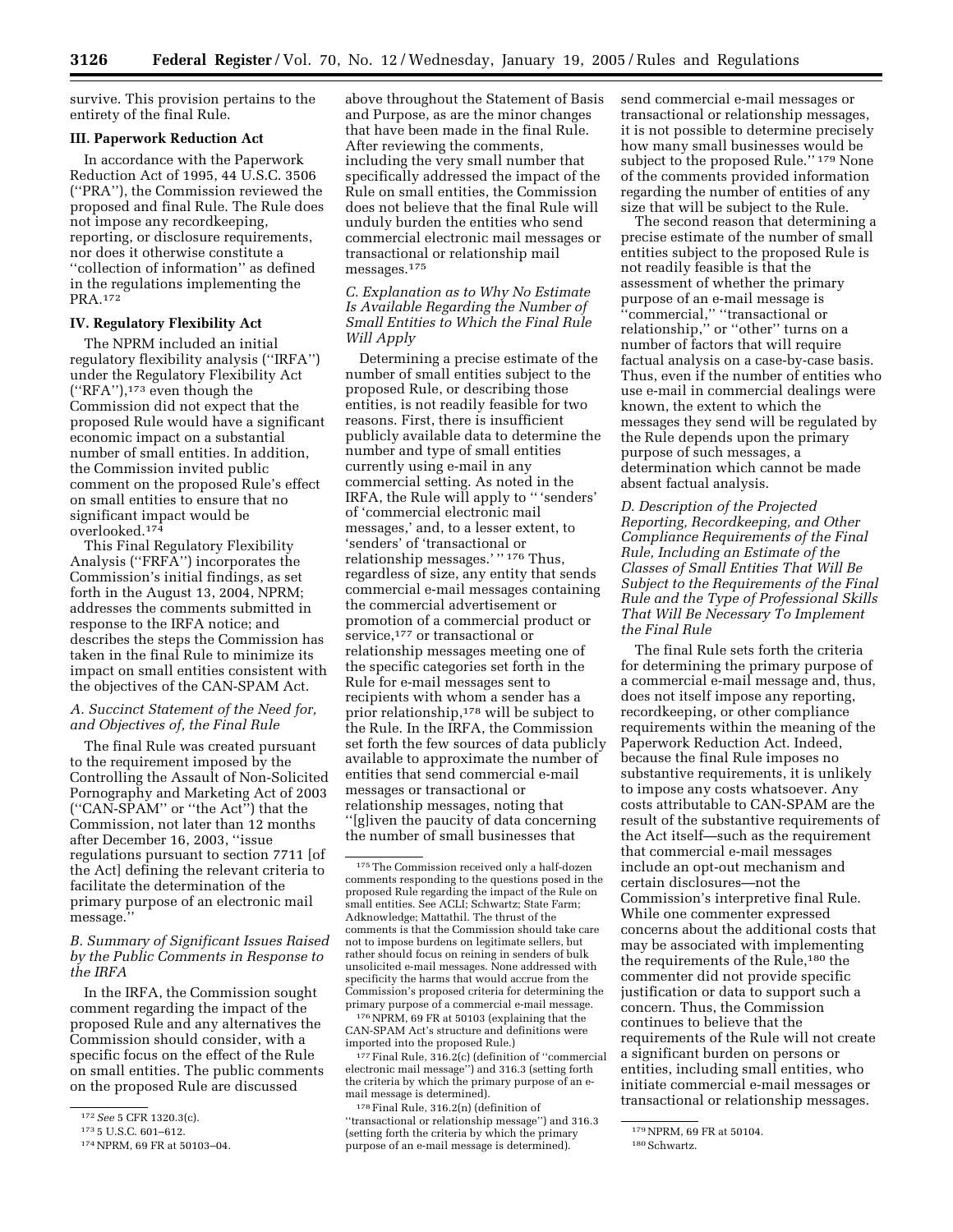The Rule sets forth criteria by which the primary purpose of an e-mail message is determined. The Commission has not received any comments that necessitate modifying its previous views of projected compliance requirements or costs.

*E. Discussion of Significant Alternatives the Commission Considered That Would Accomplish the Stated Objectives of the CAN-SPAM Act and That Would Minimize Any Significant Economic Impact of the Final Rule on Small Entities* 

Through the NPRM, the Commission sought to gather information regarding the economic impact of CAN-SPAM's requirements on all businesses, including small entities. The Commission requested public comment on whether the proposed Rule would unduly burden either entities who use e-mail to send messages defined as ''commercial'' or ''transactional or relationship'' messages under the Act and the FTC's CAN-SPAM Rule; whether this burden is justified by offsetting benefits to consumers; what effect the Rule will have on small entities that initiate messages the primary purpose of which is commercial or transactional or relationship; what costs will be incurred by small entities to ''implement and comply'' with the Rule; and whether there are ways the Rule could be modified to reduce the costs or burdens for small entities while still being consistent with the requirements of the Act.181 This information was requested by the Commission in an attempt to minimize the final Rule's burden on all businesses, including small entities.

As explained earlier in the statement of basis and purpose, the Commission has considered the comments and alternatives proposed by such commenters, and continues to believe that the final Rule will not create a significant economic impact on small entities or others who send or initiate commercial e-mail messages or transactional or relationship messages. The criteria adopted in the final Rule for determining the primary purpose of a commercial e-mail message reflect the Act's express requirements, which the Commission has no authority to waive, as well as its determination that these criteria entail a reasonable and relatively minimal compliance burden, when balanced against the offsetting benefit of allowing e-mail recipients to choose to limit further unwanted commercial electronic mail messages from particular senders. The

Commission has not received any comments that lead it to believe that the final Rule will unduly burden either the entities who sell, or those consumers who purchase, commercial products and services through e-mail messages.

#### **List of Subjects in 16 CFR Part 316**

Advertising, Business and industry, Computer technology, Consumer protection, Labeling.

■ Accordingly, for the reasons set forth in the preamble above, the Commission amends title 16, Chapter I, Code of Federal Regulations, by revising part 316 to read as follows:

#### **PART 316—RULES IMPLEMENTING THE CAN-SPAM ACT OF 2003**

#### Sec.

- 316.1 Scope.
- Definitions.
- 316.3 Primary purpose.
- 316.4 Requirement to place warning labels on commercial electronic mail that contains sexually oriented material.
- 316.5 Severability.

**Authority:** 15 U.S.C. 7701–7713.

#### **§ 316.1 Scope.**

This part implements the Controlling the Assault of Non-Solicited Pornography and Marketing Act of 2003 (''CAN-SPAM Act''), 15 U.S.C. 7701– 7713.

#### **§ 316.2 Definitions.**

(a) The definition of the term "affirmative consent" is the same as the definition of that term in the CAN-SPAM Act, 15 U.S.C. 7702(1).

(b) ''Character'' means an element of the American Standard Code for Information Interchange (''ASCII'') character set.

(c) The definition of the term ''commercial electronic mail message'' is the same as the definition of that term in the CAN-SPAM Act, 15 U.S.C. 7702(2).

(d) The definition of the term ''electronic mail address'' is the same as the definition of that term in the CAN-SPAM Act, 15 U.S.C. 7702(5).

(e) The definition of the term ''electronic mail message'' is the same as the definition of that term in the CAN-SPAM Act, 15 U.S.C. 7702(6).

(f) The definition of the term ''initiate'' is the same as the definition of that term in the CAN-SPAM Act, 15 U.S.C. 7702(9).

(g) The definition of the term ''Internet'' is the same as the definition of that term in the CAN-SPAM Act, 15 U.S.C. 7702(10).

(h) The definition of the term ''procure'' is the same as the definition of that term in the CAN-SPAM Act, 15 U.S.C. 7702(12).

(i) The definition of the term ''protected computer'' is the same as the definition of that term in the CAN-SPAM Act, 15 U.S.C. 7702(13).

(j) The definition of the term ''recipient'' is the same as the definition of that term in the CAN-SPAM Act, 15 U.S.C. 7702(14).

(k) The definition of the term ''routine conveyance'' is the same as the definition of that term in the CAN-SPAM Act, 15 U.S.C. 7702(15).

(l) The definition of the term ''sender'' is the same as the definition of that term in the CAN-SPAM Act, 15 U.S.C. 7702(16).

(m) The definition of the term ''sexually oriented material'' is the same as the definition of that term in the CAN-SPAM Act, 15 U.S.C. 7704(d)(4).

(n) The definition of the term ''transactional or relationship message'' is the same as the definition of that term in the CAN-SPAM Act, 15 U.S.C. 7702(17).

#### **§ 316.3 Primary purpose.**

(a) In applying the term ''commercial electronic mail message'' defined in the CAN-SPAM Act, 15 U.S.C. 7702(2), the ''primary purpose'' of an electronic mail message shall be deemed to be commercial based on the criteria in paragraphs (a)(1) through (a)(3) and (b) of this section: 1

(1) If an electronic mail message consists exclusively of the commercial advertisement or promotion of a commercial product or service, then the ''primary purpose'' of the message shall be deemed to be commercial.

(2) If an electronic mail message contains both the commercial advertisement or promotion of a commercial product or service as well as transactional or relationship content as set forth in paragraph (c) of this section, then the ''primary purpose'' of the message shall be deemed to be commercial if:

(i) A recipient reasonably interpreting the subject line of the electronic mail message would likely conclude that the message contains the commercial advertisement or promotion of a commercial product or service; or

(ii) The electronic mail message's transactional or relationship content as set forth in paragraph (c) of this section does *not* appear, in whole or in substantial part, at the beginning of the body of the message.

(3) If an electronic mail message contains both the commercial

<sup>181</sup>NPRM, 69 FR at 50103–50105.

<sup>1</sup>The Commission does not intend for these criteria to treat as a ''commercial electronic mail message'' anything that is not commercial speech.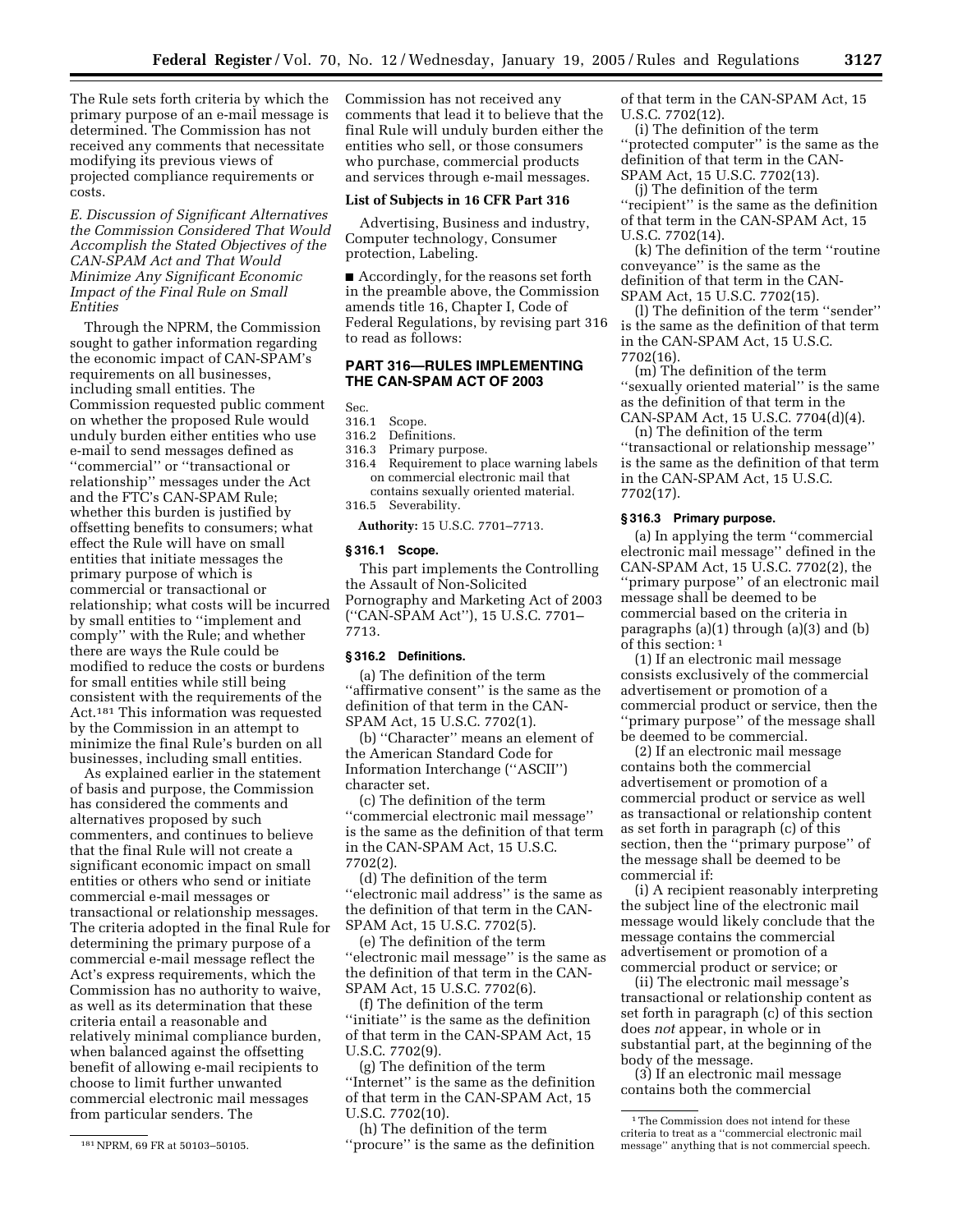advertisement or promotion of a commercial product or service as well as other content that is not transactional or relationship content as set forth in paragraph (c) of this section, then the 'primary purpose'' of the message shall be deemed to be commercial if:

(i) A recipient reasonably interpreting the subject line of the electronic mail message would likely conclude that the message contains the commercial advertisement or promotion of a commercial product or service; or

(ii) A recipient reasonably interpreting the body of the message would likely conclude that the primary purpose of the message is the commercial advertisement or promotion of a commercial product or service. Factors illustrative of those relevant to this interpretation include the placement of content that is the commercial advertisement or promotion of a commercial product or service, in whole or in substantial part, at the beginning of the body of the message; the proportion of the message dedicated to such content; and how color, graphics, type size, and style are used to highlight commercial content.

(b) In applying the term ''transactional or relationship message'' defined in the CAN-SPAM Act, 15 U.S.C. 7702(17), the ''primary purpose'' of an electronic mail message shall be deemed to be transactional or relationship if the electronic mail message consists exclusively of transactional or relationship content as set forth in paragraph  $(c)$  of this section.

(c) Transactional or relationship content of e-mail messages under the CAN-SPAM Act is content:

(1) To facilitate, complete, or confirm a commercial transaction that the recipient has previously agreed to enter into with the sender;

(2) To provide warranty information, product recall information, or safety or security information with respect to a commercial product or service used or purchased by the recipient;

(3) With respect to a subscription, membership, account, loan, or comparable ongoing commercial relationship involving the ongoing purchase or use by the recipient of products or services offered by the sender, to provide—

(i) Notification concerning a change in the terms or features;

(ii) Notification of a change in the recipient's standing or status; or

(iii) At regular periodic intervals, account balance information or other type of account statement;

(4) To provide information directly related to an employment relationship or related benefit plan in which the

recipient is currently involved, participating, or enrolled; or

(5) To deliver goods or services, including product updates or upgrades, that the recipient is entitled to receive under the terms of a transaction that the recipient has previously agreed to enter into with the sender.

#### **§ 316.4 Requirement to place warning labels on commercial electronic mail that contains sexually oriented material.**

(a) Any person who initiates, to a protected computer, the transmission of a commercial electronic mail message that includes sexually oriented material must:

(1) Exclude sexually oriented materials from the subject heading for the electronic mail message and include in the subject heading the phrase ''SEXUALLY–EXPLICIT:'' in capital letters as the first nineteen (19) characters at the beginning of the subject line; 2

(2) Provide that the content of the message that is initially viewable by the recipient, when the message is opened by any recipient and absent any further actions by the recipient, include only the following information:

(i) The phrase ''SEXUALLY– EXPLICIT:'' in a clear and conspicuous manner: <sup>3</sup>

(ii) Clear and conspicuous identification that the message is an advertisement or solicitation;

(iii) Clear and conspicuous notice of the opportunity of a recipient to decline to receive further commercial electronic mail messages from the sender;

(iv) A functioning return electronic mail address or other Internet-based mechanism, clearly and conspicuously displayed, that—

(A) A recipient may use to submit, in a manner specified in the message, a reply electronic mail message or other form of Internet-based communication requesting not to receive future commercial electronic mail messages from that sender at the electronic mail address where the message was received; and

(B) Remains capable of receiving such messages or communications for no less than 30 days after the transmission of the original message;

(v) Clear and conspicuous display of a valid physical postal address of the sender; and

(vi) Any needed instructions on how to access, or activate a mechanism to

access, the sexually oriented material, preceded by a clear and conspicuous statement that to avoid viewing the sexually oriented material, a recipient should delete the e-mail message without following such instructions.

(b) *Prior affirmative consent.* Paragraph (a) of this section does not apply to the transmission of an electronic mail message if the recipient has given prior affirmative consent to receipt of the message.

#### **§ 316.5 Severability.**

The provisions of this part are separate and severable from one another. If any provision is stayed or determined to be invalid, it is the Commission's intention that the remaining provisions shall continue in effect.

By direction of the Commission, Commissioner Leibowitz not participating. **Donald S. Clark,** 

*Secretary.*

**Note:** The following appendix will not appear in the Code of Federal Regulations.

#### **List of Commenters and Acronyms—August 13, 2004 CAN-SPAM NPRM**

AAM—American Association of Museums AAMFT—American Association for Marriage

- and Family Therapy
- ABM—American Business Media ACA—ACA International
- 
- ACB—America's Community Bankers ACLI—American Council of Life Insurers
- Adknowledge—Adknowledge, Inc.
- Administrative—Administrative Systems,
- Inc.

AE—Association Enterprise, Inc.

AeA—AEA—American Electronics Association

AFP—Association of Fundraising Professionals

AGSES—Association of Girl Scout Executives Staff

AHQI—Association Headquarters, Inc.

- AIA—American Insurance Association
- Almeida—Almeida, E
- AMP—AMP Management Services
- AMR—AMR

AMS—Alternative Management Solutions, Inc.

- Amri—Amri, Joyce
- Anast—Anast, Dave
- AMGR—Association Management Resources
- ASAE—American Society of Association Executives
- ASM—Association & Society Management, Inc.
- ASMI—Association and Society Management International, Inc.
- Assoc-SG—Association Services Group Assoc-Mgmt—Association Management Specialists
- Associations—Group of Associations
- Bahn—Bahn, William
- Baker—Baker & Hostetler LLP
- BofA—Bank of America Corporation
- Beneteau—Beneteau, Rick

Bihl—Bihl, Thomas

<sup>2</sup>The phrase ''SEXUALLY–EXPLICIT'' comprises 17 characters, including the dash between the two words. The colon (:) and the space following the phrase are the 18th and 19th characters.

<sup>3</sup>This phrase consists of nineteen (19) characters and is identical to the phrase required in section 316.4(a)(1).